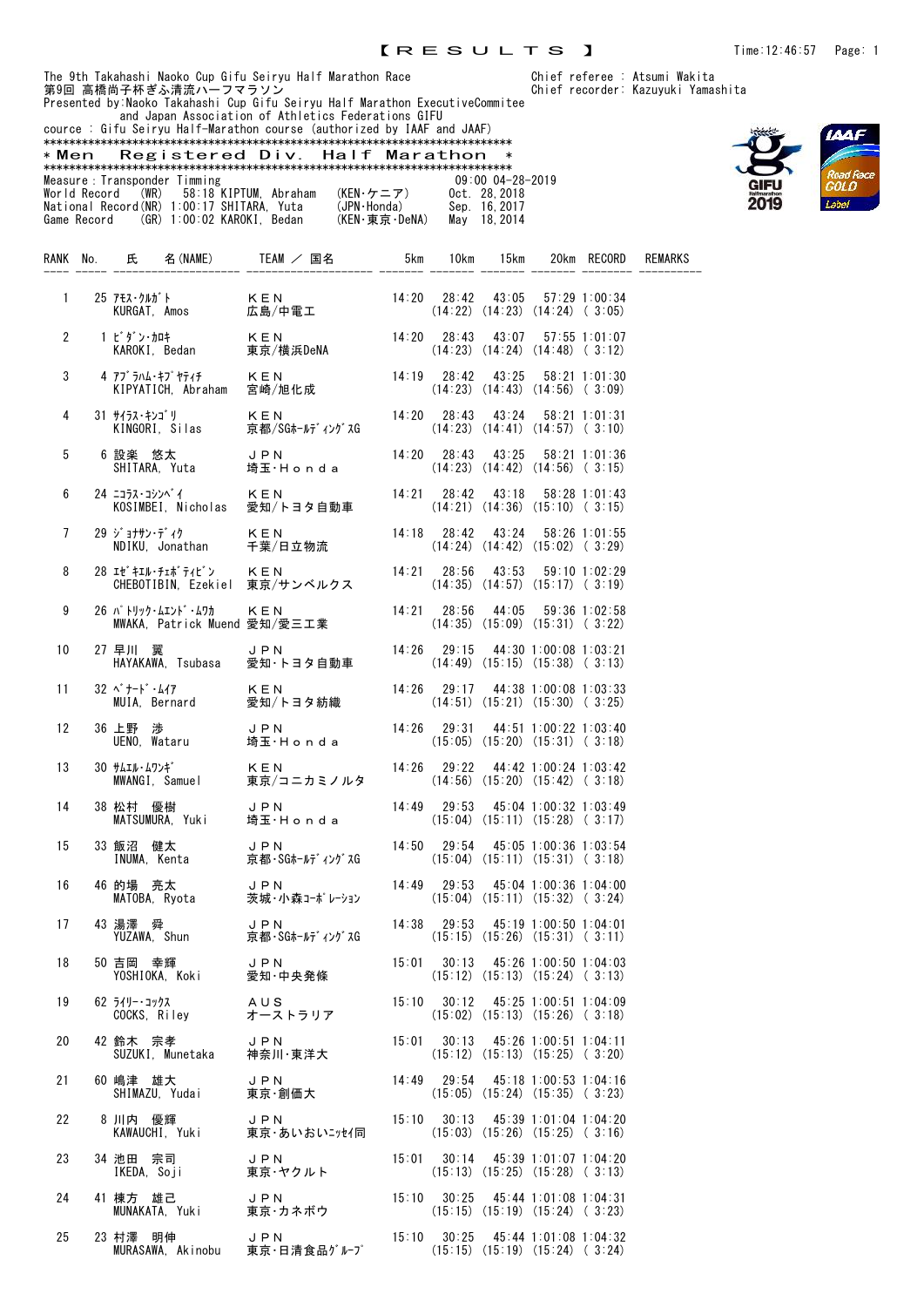**IAAF** 

|       |              |      |                               | and Japan Association of Athletics Federations GIFU<br>cource : Gifu Seiryu Half-Marathon course (authorized by IAAF and JAAF) |    |                                    |     |      |                      |      |        |                |
|-------|--------------|------|-------------------------------|--------------------------------------------------------------------------------------------------------------------------------|----|------------------------------------|-----|------|----------------------|------|--------|----------------|
|       |              |      |                               |                                                                                                                                |    |                                    |     |      |                      |      |        |                |
| * Men |              |      |                               | Registered Div. Half Marathon                                                                                                  |    |                                    |     |      |                      |      |        |                |
|       |              |      |                               |                                                                                                                                |    |                                    |     |      |                      |      |        |                |
|       |              |      | Measure : Transponder Timming |                                                                                                                                |    |                                    |     |      | $09:00$ $04-28-2019$ |      |        |                |
|       | World Record | (WR) | 58:18 KIPTUM.                 | Abraham                                                                                                                        |    | $(KEN \cdot \nabla = \mathcal{F})$ |     |      | Oct. 28.2018         |      |        |                |
|       |              |      |                               | National Record(NR) 1:00:17 SHITARA. Yuta                                                                                      |    | (JPN·Honda)                        |     |      | Sep. 16.2017         |      |        |                |
|       | Game Record  |      | (GR) 1:00:02 KAROKI.          | Bedan                                                                                                                          |    | (KEN・東京・DeNA)                      |     |      | May 18, 2014         |      |        |                |
|       |              |      |                               |                                                                                                                                |    |                                    |     |      |                      |      |        |                |
|       |              |      |                               |                                                                                                                                |    |                                    |     |      |                      |      |        |                |
| RANK  |              | 氏.   | (NAME)                        | TFAM                                                                                                                           | 国名 |                                    | 5km | lOkm | 15km                 | 20km | RECORP | <b>REMARKS</b> |
|       |              |      |                               |                                                                                                                                |    |                                    |     |      |                      |      |        |                |

| 26 |    |                                                                 | 59 築舘 陽介      J P N         15:11  30:19  45:44 1:01:25 1:04:48<br>TSUKIDATE, Yosuke  長野・創価大         (15:08) (15:25) (15:41) ( 3:23)         |                                                                                       |                                        |  |
|----|----|-----------------------------------------------------------------|----------------------------------------------------------------------------------------------------------------------------------------------|---------------------------------------------------------------------------------------|----------------------------------------|--|
| 27 |    | 52 川口 将宏                                                        | 川口 将宏     JPN         15:11  30:26   45:44 1:01:39 1:04:58<br>KAWAGUCHI, Masahiro 東京・ヤクルト        (15:15) (15:18) (15:55) ( 3:19)             |                                                                                       |                                        |  |
| 28 |    |                                                                 | 56 山田 学       J P N         15:10  30:26   46:05 1:02:01 1:05:20<br>YAMADA, Manabu   静岡・スズキ浜松AC    (15:16)(15:39)(15:56)(3:19)               |                                                                                       |                                        |  |
| 29 |    |                                                                 |                                                                                                                                              |                                                                                       |                                        |  |
| 30 |    |                                                                 |                                                                                                                                              |                                                                                       |                                        |  |
| 31 |    |                                                                 | 54 坪内 淳一      J P N          15:10   30:26   46:14 1:02:04 1:05:30<br>TSUBOUCHI, Junichi  福岡·黒崎播磨        (15:16) (15:48) (15:50)(3:26)       |                                                                                       |                                        |  |
| 32 |    |                                                                 | - 55 原嶋 渓        J P N         15:11  30:27  46:14 1:02:06 1:05:33<br>- HARASHIMA, Kei    愛知·駒澤大         (15:16) (15:47) (15:52) ( 3:27)     |                                                                                       |                                        |  |
| 33 |    |                                                                 | 10 園田 隼       J P N         14:54   30:21   46:05 1:02:16 1:05:42<br>SONODA,Hayato    福岡·黒崎播磨        (15:27) (15:44) (16:11) ( 3:26)         |                                                                                       |                                        |  |
| 34 |    |                                                                 |                                                                                                                                              |                                                                                       |                                        |  |
| 35 |    | 61 山中 貴善                                                        | 山中 貴善    J PN          15:11  30:35  46:33 1:02:51 1:06:22<br>YAMANAKA, Takayoshi 京都・日本体育大        (15:24) (15:58) (16:18) ( 3:31)            |                                                                                       |                                        |  |
| 36 |    | 45 菊池 貴文                                                        | 菊池 貴文      J P N          15:10  30:35  46:39 1:03:02 1:06:34<br>KIKUCHI, Takafumi  京都・SGホールディングスG      (15:25) (16:04) (16:23) ( 3:32)      |                                                                                       |                                        |  |
| 37 |    |                                                                 |                                                                                                                                              |                                                                                       |                                        |  |
|    |    |                                                                 | 38 10002 上條 記男      J P N         15:11  30:50   47:14 1:03:54 1:07:19<br>Norio Kamijyo    東京·東京陸協          (15:39) (16:24) (16:40)( 3:25)   |                                                                                       |                                        |  |
|    | 39 |                                                                 | - 64 松尾 拓実 - リ P N - 15:11 31:04 47:37 1:04:13 1:07:48<br>MATSUO, Takumi - 和歌山・日本体育大 - (15:53) (16:33) (16:36) ( 3:35)                       |                                                                                       |                                        |  |
|    |    |                                                                 | 40 10020 開上 知弘       J P N          16:04  32:20  48:36 1:04:45 1:08:00<br>TOMOHIRO KAIJO    石川·金沢市役所AC        (16:16) (16:16) (16:09)(3:15) |                                                                                       |                                        |  |
|    |    |                                                                 | 41 10015 掛布 晃       JPN        15:35    32:00    48:22 1:04:46 1:08:13<br>akira kakeno    愛知·ぬまちゃんず     (16:25) (16:22) (16:24) ( 3:27)      |                                                                                       |                                        |  |
|    |    |                                                                 | - 42 10025 鈴木 聖夫 - リ P N - 16:03 - 32:19 - 48:35 1:04:45 1:08:17<br>TOSHIO SUZUKI - 愛知・クラブR2中日本 - (16:16) (16:16) (16:10) (3:32)             |                                                                                       |                                        |  |
|    |    |                                                                 | 43 10016 柴田 憲志      JPN         16:04  32:20  48:36 1:04:59 1:08:36<br>Kenshi Shibata    三重·三重陸協          (16:16) (16:16) (16:23)(3:37)      |                                                                                       |                                        |  |
|    |    | 44 10022 菱田 直弥<br>Naoya Hishida                                 | JPN<br>岐阜·大垣体連                                                                                                                               | $16:25$ $33:04$ $49:41$ $1:06:35$ $1:09:59$                                           | $(16:39)$ $(16:37)$ $(16:54)$ $(3:24)$ |  |
|    |    | 45 10017 渡邉 祐二<br>YUJI WATANABE                                 | JPN<br>岐阜·KYB                                                                                                                                | 16:10 32:41 49:37 1:06:35 1:10:00                                                     | $(16:31)$ $(16:56)$ $(16:58)$ $(3:25)$ |  |
|    |    | 46 10019 野口 正人<br>Masato Noguchi                                | J P N<br>三重・すぽるとmax                                                                                                                          | 16:24 32:58 49:42 1:06:35 1:10:10                                                     | $(16:34)$ $(16:44)$ $(16:53)$ $(3:35)$ |  |
|    |    | 47 10029 大下 徹<br>TORU OSHITA                                    | JPN<br>広島・福山市陸協                                                                                                                              | $16:49$ $33:25$ $50:11$ $1:07:33$ $1:11:18$<br>$(16:36)$ $(16:46)$ $(17:22)$ $(3:45)$ |                                        |  |
|    |    | 48 10014 辻 友寛<br>Tomohiro Tsuji 三重·N.F.A                        | JPN                                                                                                                                          | $17:55$ $34:30$ $51:22$ $1:08:26$ $1:12:03$                                           | $(16:35)$ $(16:52)$ $(17:04)$ $(3:37)$ |  |
|    |    | 49 10028 谷口 幸治<br>Taniguchi koji 岐阜·KYB                         | JPN                                                                                                                                          | 16:25 33:12 50:38 1:08:31 1:12:21                                                     | $(16:47)$ $(17:26)$ $(17:53)$ $(3:50)$ |  |
|    |    | 50 10056 安澤 嘉崇<br>安澤 嘉崇 しり D D N<br>YOSHITAKA YASUZAWA し岐阜・岐阜陸協 | J P N                                                                                                                                        | $17:17$ $34:18$ $51:37$ $1:09:07$ $1:12:53$                                           | $(17:01)$ $(17:19)$ $(17:30)$ $(3:46)$ |  |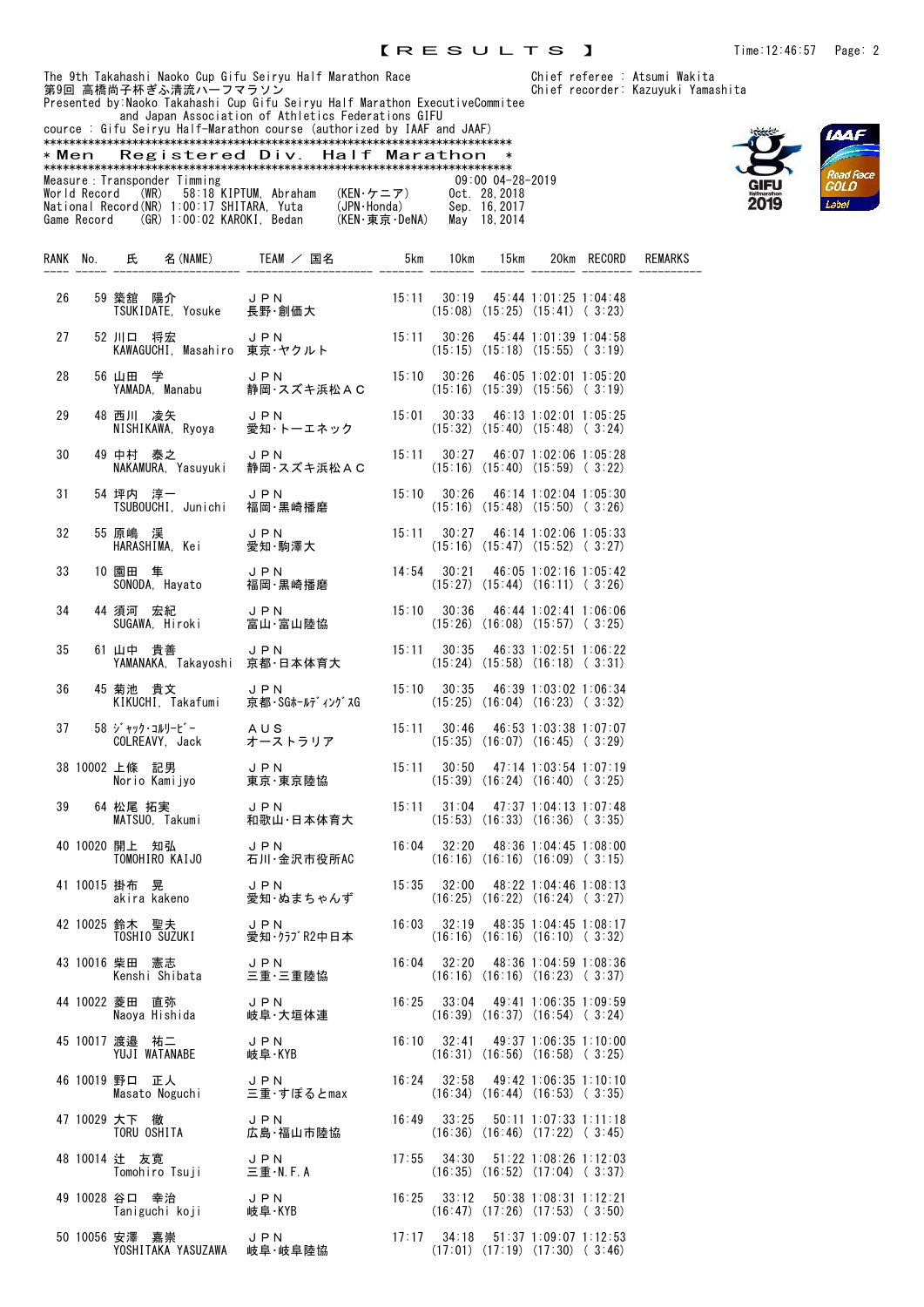and Japan Association of Athletics Federations GIFU cource : Gifu Seiryu Half-Marathon course (authorized by IAAF and JAAF) \*\*\*\*\*\*\*\*\*\*\*\*\*\*\*\*\*\*\*\*\*\*\*\*\*\*\*\*\*\*\*\*\*\*\*\*\*\*\*\*\*\*\*\*\*\*\*\*\*\*\*\*\*\*\*\*\*\*\*\*\*\*\*\*\*\*\*\*\*\*\*\*\*\* \* Men Registered Div. Half Marathon \* \*\*\*\*\*\*\*\*\*\*\*\*\*\*\*\*\*\*\*\*\*\*\*\*\*\*\*\*\*\*\*\*\*\*\*\*\*\*\*\*\*\*\*\*\*\*\*\*\*\*\*\*\*\*\*\*\*\*\*\*\*\*\*\*\*\*\*\*\*\*\*\*\*\* Measure:Transponder Timming 09:00 04-28-2019 World Record (WR) 58:18 KIPTUM, Abraham (KEN・ケニア) Oct. 28,2018 National Record(NR) 1:00:17 SHITARA, Yuta (JPN・Honda) Sep. 16,2017 Game Record (GR) 1:00:02 KAROKI, Bedan (KEN・東京・DeNA) May 18,2014

|  | recorder: Kazuyuki Yamashita |  |
|--|------------------------------|--|
|  |                              |  |



|  |                |                                      |                                                                                                                                                 |       |  |                                                                                         | 20km RECORD | REMARKS |
|--|----------------|--------------------------------------|-------------------------------------------------------------------------------------------------------------------------------------------------|-------|--|-----------------------------------------------------------------------------------------|-------------|---------|
|  |                |                                      | 51 10036 西原 哲也      JPN         16:33  33:58  51:35 1:09:30 1:13:16<br>17:25) (17:37) (17:55) (5:46)       静岡·浜岡LDC         (17:25) (17:37)     |       |  |                                                                                         |             |         |
|  |                |                                      | 52 10024 國米 裕介      J P N         16:25  33:25  51:12 1:09:27 1:13:24<br>KOKUMAI YUSUKE   鳥取・鳥取銀行                   17:00)(17:47)(18:15)( 3:57) |       |  |                                                                                         |             |         |
|  |                |                                      | 53 10021 大辻 夏樹 JPN 16:09 33:26<br>NatsukI Otsuji 滋賀・びわ湖タイマーズ (17:17)                                                                            |       |  | 52:11 1:10:14 1:14:03<br>$(17:17)$ $(18:45)$ $(18:03)$ $(3:49)$                         |             |         |
|  |                |                                      | 54 10044 飯塚 雅之      JPN        17:43  35:09  52:53 1:10:43 1:14:27<br>Masayuki Iizuka   岐阜・岐阜陸協         (17:26) (17:44) (17:50)(3:44)           |       |  |                                                                                         |             |         |
|  |                |                                      | - 55 22101 末松 杏介      J P N         18:44  36:09   53:19 1:10:45 1:14:32<br>Kyousuke Suematsu  岐阜·岐阜陸協        (17:25) (17:10) (17:26) ( 3:47)   |       |  |                                                                                         |             |         |
|  |                |                                      | - 56 10033 岩本 貴志 - JPN - 17:15 34:47 52:26 1:10:49 1:14:50<br>Takashi Iwamoto - 愛知·RCベルマーレ - (17:32) (17:39) (18:23) (4:01)                     |       |  |                                                                                         |             |         |
|  |                |                                      | 57 10043 浅野 純也 JPN 17:08 35:03 53:05 1:11:15 1:15:01<br>Asano Junya 愛知・ぬまちゃんず (17:55) (18:02) (18:10) (3:46)                                    |       |  |                                                                                         |             |         |
|  |                |                                      | 58 10058 大槻 順朗 JPN 17:16 34:43 52:27 1:11:06 1:15:03<br>Kazuaki Ohtsuki 北海道·凡人RC (17:27) (17:44) (18:39) (3:57)                                 |       |  |                                                                                         |             |         |
|  |                |                                      | - 59 10041 間宮 秀幸      J P N         17:22 235:09 53:23 1:11:29 1:15:10<br>hideyuki mamiya   愛知·愛知陸協         (17:47) (18:14) (18:06) (3:41)      |       |  |                                                                                         |             |         |
|  | 60 10052 清水 武彦 |                                      | 清水 武彦      J P N         17:51  35:40  53:35 1:11:52 1:15:38<br>takehiko shimizu   岐阜・郡上走友        (17:49) (17:55) (18:17)( 3:46)                |       |  |                                                                                         |             |         |
|  |                |                                      | - 61 10039 青井 夏雄 - コアN - コア - コア:09 34:42 52:31 1:11:22 1:15:40<br>natuo aoi - 岐阜・岐阜MC - (17:33)(17:49)(18:51)(4:18)                            |       |  |                                                                                         |             |         |
|  | 62 10038 児玉 篤俊 |                                      |                                                                                                                                                 |       |  |                                                                                         |             |         |
|  |                |                                      | 03 10042 金子 将也      J P N        17:50   35:46   53:57 1:12:23 1:16:20<br>kaneko masaya    三重·JACK           (17:56) (18:11) (18:26) ( 3:57)    |       |  |                                                                                         |             |         |
|  |                |                                      | - 64 10023 長島 哲浩 - JPN - 17:34 35:38 54:08 1:12:56 1:16:47<br>AKIHIRO NAGASHIMA - 愛知·愛知陸協 - (18:04) (18:30) (18:48) (3:51)                      |       |  |                                                                                         |             |         |
|  |                |                                      | - 65 10011 小藤 友裕      J P N         16:46   34:30   53:12 1:12:32 1:16:48<br>kotou tomohiro   岐阜·大垣市体育連盟     (17:44) (18:42)(19:20)(4:16)       |       |  |                                                                                         |             |         |
|  |                |                                      | 06 10051 前田 亮太      JPN         18:01  36:11  54:39 1:13:07 1:16:57<br>maeda ryota     岐阜・岐阜陸協           (18:10) (18:28) (18:28)(3:50)          |       |  |                                                                                         |             |         |
|  |                |                                      | 67 10057 杉山 佑介 JPN JPM 17:24<br>YUSUKE SUGIYAMA 愛知・豊田自動織機                                                                                       |       |  | 17:24   35:40   54:17   1:13:05   1:17:04<br>$(18:16)$ $(18:37)$ $(18:48)$ $(3:59)$     |             |         |
|  |                | 68 10064 金子 晴明<br>kaneko haruaki     | JPN<br>三重・大人のJACK                                                                                                                               |       |  | $18:32$ $37:06$ $55:22$ 1:13:35 1:17:27<br>$(18:34)$ $(18:16)$ $(18:13)$ $(3:52)$       |             |         |
|  | 69 10063 玉田 利之 | TOSHIYUKI TAMADA                     | JPN<br>岐阜·高山陸協                                                                                                                                  |       |  | 18:22    37:01    55:22    1:13:38    1:17:35<br>$(18:39)$ $(18:21)$ $(18:16)$ $(3:57)$ |             |         |
|  | 70 10037 近澤 輝剛 | Chikazawa Teruyoshi                  | JPN<br>岐阜·大垣体連                                                                                                                                  | 18:01 |  | $36:06$ $54:54$ 1:13:33 1:17:42<br>$(18:05)$ $(18:48)$ $(18:39)$ $(4:09)$               |             |         |
|  | 71 10040 中村 敦  | Atsushi Nakamura                     | JPN<br>大阪・大阪ランジョグ                                                                                                                               |       |  | 17:53 35:55 54:23 1:13:30 1:17:44<br>$(18:02)$ $(18:28)$ $(19:07)$ $(4:14)$             |             |         |
|  |                | 72 10073 仲野 新一郎<br>shinichiro nakano | <b>JPN</b><br>三重·Ise TC                                                                                                                         |       |  | 18:45 37:14 55:39 1:13:54 1:17:52<br>$(18:29)$ $(18:25)$ $(18:15)$ $(3:58)$             |             |         |
|  | 73 10062 石田 克成 | ISHIDA KATSUNARI                     | JPN<br>東京・多摩川クラブ                                                                                                                                |       |  | 18:29 37:04 55:35 1:14:12 1:18:06<br>$(18:35)$ $(18:31)$ $(18:37)$ $(3:54)$             |             |         |
|  | 74 10027 久米 正史 | Tadashi Kume                         | JPN<br>静岡・静岡陸協                                                                                                                                  |       |  | $17:15$ $34:47$ $53:14$ $1:13:27$ $1:18:17$<br>$(17:32)$ $(18:27)$ $(20:13)$ $(4:50)$   |             |         |
|  |                | 75 10065 安倍 健太郎      JPN             |                                                                                                                                                 |       |  | 18:30 37:05 55:39 1:14:14 1:18:17                                                       |             |         |

KENTARO ABE 岐阜・川崎重工 (18:35) (18:34) (18:35) ( 4:03)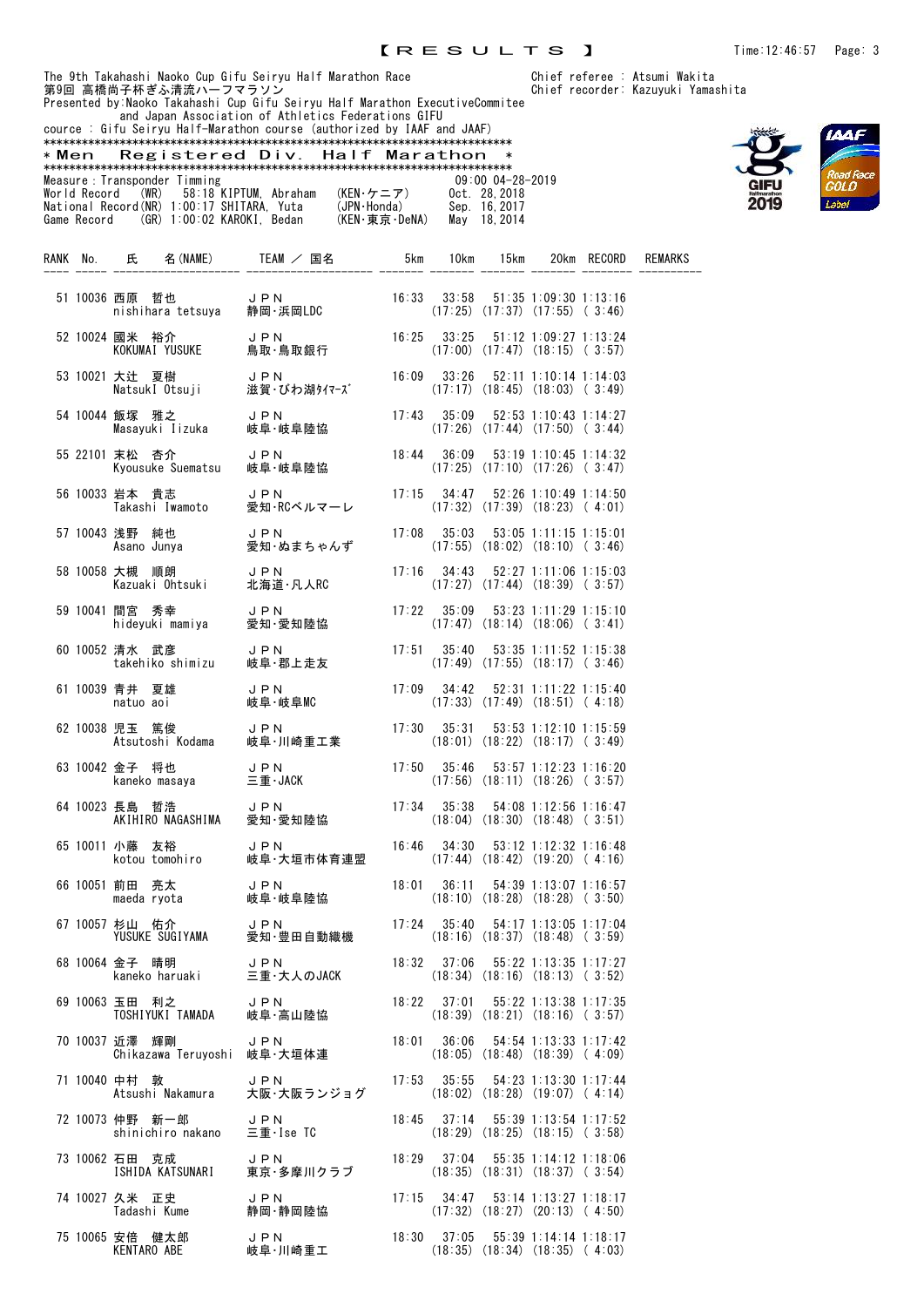Presented by:Naoko Takahashi Cup Gifu Seiryu Half Marathon ExecutiveCommitee and Japan Association of Athletics Federations GIFU cource : Gifu Seiryu Half-Marathon course (authorized by IAAF and JAAF)





|    | Registered Div. Half Marathon<br>* Men — |                                                                                                                                                                                                                                            |                                                                                                        |       |  |                                                                                       |  |             |                |
|----|------------------------------------------|--------------------------------------------------------------------------------------------------------------------------------------------------------------------------------------------------------------------------------------------|--------------------------------------------------------------------------------------------------------|-------|--|---------------------------------------------------------------------------------------|--|-------------|----------------|
|    |                                          | Measure : Transponder Timming<br>World Record (WR) 58:18 KIPTUM, Abraham (KEN・ケニア) 0ct. 28,2018<br>National Record (WR) 1:00:17 SHITARA, Yuta (JPN·Honda) Sep. 16,2017<br>Game Record (GR) 1:00:02 KAROKI, Bedan (KEN·東京·DeNA) May 18,2014 |                                                                                                        |       |  | 09:00 04-28-2019                                                                      |  |             |                |
|    |                                          | RANK No. 氏 名(NAME) TEAM / 国名 5km 10km 15km                                                                                                                                                                                                 |                                                                                                        |       |  |                                                                                       |  | 20km RECORD | <b>REMARKS</b> |
|    |                                          | 76 10070 笠木 良平 J P N<br>RYOHEI KASAGI 愛知・愛                                                                                                                                                                                                 | J P N          18:03   36:12   54:54 1:14:20 1:18:42<br>愛知·愛知陸協        (18:09) (18:42) (19:26) ( 4:22) |       |  |                                                                                       |  |             |                |
|    |                                          | 77 10116 井島 陽輔      J P N<br>Yosuke Ijima     滋賀·滋賀陸上連盟                                                                                                                                                                                    |                                                                                                        | 18:53 |  | $37:34$ $56:16$ 1:14:49 1:18:50<br>$(18:41)$ $(18:42)$ $(18:33)$ $(4:01)$             |  |             |                |
|    |                                          | 78 10082 長谷川 晃 リ PN よん しょうかん しょうかん しょうかん しゅう しゅう しょうしょう                                                                                                                                                                                    |                                                                                                        | 18:32 |  | 37:08  55:42  1:14:52  1:18:57<br>$(18:36)$ $(18:34)$ $(19:10)$ $(4:05)$              |  |             |                |
|    |                                          | 79 10026 伊藤 駿介      J P N<br>ITO SHUNSUKE     三重・KUSUPO                                                                                                                                                                                    |                                                                                                        |       |  | $16:42$ $33:37$ $51:50$ $1:13:58$ $1:19:04$<br>$(16:55)$ $(18:13)$ $(22:08)$ $(5:06)$ |  |             |                |
|    |                                          | 80 10096 大田 伸彦      J P N         18:33   37:12   56:06 1:15:04 1:19:04<br>Nobuhiko Ota    岐阜・岐阜陸協         (18:39) (18:54) (18:58)(4:00)                                                                                                   |                                                                                                        |       |  |                                                                                       |  |             |                |
|    |                                          |                                                                                                                                                                                                                                            |                                                                                                        |       |  |                                                                                       |  |             |                |
|    |                                          | 82 10055 石原 惇基 JP N<br>JUNKI ISHIHARA 岐阜・中                                                                                                                                                                                                 | JPN<br>岐阜・中津川陸友                                                                                        |       |  | $(18:46)$ $(19:11)$ $(19:24)$ $(4:00)$                                                |  |             |                |
|    |                                          | 83 10012 名和 武也 JPN<br>nawa takeya                                                                                                                                                                                                          | 岐阜·KYB                                                                                                 |       |  | $17:30$ $35:59$ $55:38$ $1:15:31$ $1:19:33$<br>$(18:29)$ $(19:39)$ $(19:53)$ $(4:02)$ |  |             |                |
|    |                                          | 山根 伸二      J P N<br>yamane shinji    愛知·庄内RT<br>84 10077 山根 伸二                                                                                                                                                                             |                                                                                                        |       |  | $19:35$ $38:38$ $57:27$ 1:15:47 1:19:37<br>$(19:03)$ $(18:49)$ $(18:20)$ $(3:50)$     |  |             |                |
|    |                                          | 85 10067 佐藤 誠<br>佐藤 誠<br>Makoto Sato                                                                                                                                                                                                       | JPN<br>滋賀 ·滋賀マスターズAC                                                                                   |       |  | $19:11$ $37:45$ $56:44$ $1:15:45$ $1:19:44$<br>$(18:34)$ $(18:59)$ $(19:01)$ $(3:59)$ |  |             |                |
|    |                                          | 86 10046 榎谷 太一     JPN<br>Taichi Enokiya   岐阜·岅                                                                                                                                                                                            | 岐阜·岐阜県警RC                                                                                              | 18:45 |  | $37:49$ $56:45$ 1:15:51 1:19:53<br>$(19:04)$ $(18:56)$ $(19:06)$ $(4:02)$             |  |             |                |
| 87 |                                          | 39 淀川 弦太                                                                                                                                                                                                                                   | 愛知・愛三工業                                                                                                | 15:01 |  | $30:18$ 48:48 1:14:06 1:20:12<br>$(15:17)$ $(18:30)$ $(25:18)$ $(6:06)$               |  |             |                |
|    |                                          | 88 10059 今井 一智      J P N<br>kazutomo imai    岐阜・関体協                                                                                                                                                                                       |                                                                                                        |       |  | $(18:44)$ $(19:10)$ $(20:12)$ $(4:07)$                                                |  |             |                |
|    |                                          | 89 10106 佐藤 貴大<br>takahiro sato                                                                                                                                                                                                            | JPN<br>岐阜·関体協                                                                                          | 18:48 |  | $37:53$ $57:08$ 1:16:25 1:20:32<br>$(19:05)$ $(19:15)$ $(19:17)$ $(4:07)$             |  |             |                |
|    |                                          | 90 10102 松原 響平<br>אי≏<br>Matsubara Kyohei                                                                                                                                                                                                  | JPN<br>愛知·愛知陸協                                                                                         |       |  | 18:48 37:30 56:28 1:16:18 1:20:32<br>$(18:42)$ $(18:58)$ $(19:50)$ $(4:14)$           |  |             |                |
|    |                                          | 91 10074 福井 友彦<br>Tomohiko Fukui                                                                                                                                                                                                           | <b>JPN</b><br>三重・三重陸協                                                                                  | 18:38 |  | $37:49$ $57:23$ 1:16:41 1:20:38<br>$(19:11)$ $(19:34)$ $(19:18)$ $(3:57)$             |  |             |                |
|    |                                          | 92 10098 里見 謙二<br>kenzi satomi                                                                                                                                                                                                             | JPN<br>愛知 · e A愛知                                                                                      | 18:50 |  | $37:53$ $57:11$ 1:16:38 1:20:42<br>$(19:03)$ $(19:18)$ $(19:27)$ $(4:04)$             |  |             |                |
|    |                                          | 93 10047 狭間 貴博<br>Takahiro Hazama                                                                                                                                                                                                          | JPN<br>岐阜·KYB                                                                                          | 17:20 |  | $35:42$ $54:44$ 1:15:34 1:20:49<br>$(18:22)$ $(19:02)$ $(20:50)$ $(5:15)$             |  |             |                |
|    |                                          | 94 10081 五位野 清降<br>GOINO KIYOTAKA                                                                                                                                                                                                          | JPN<br>東京·東京都陸協                                                                                        |       |  | $18:54$ $37:49$ $57:08$ $1:16:47$ $1:20:51$<br>$(18:55)$ $(19:19)$ $(19:39)$ $(4:04)$ |  |             |                |
|    |                                          | 95 10084 渡邉 友希紘<br>Yukihiro Watanabe                                                                                                                                                                                                       | JPN<br>岐阜·岐阜陸協                                                                                         |       |  | $18:48$ $37:55$ $57:11$ $1:16:49$ $1:20:54$<br>$(19:07)$ $(19:16)$ $(19:38)$ $(4:05)$ |  |             |                |
|    |                                          | 96 10049 江川 長治<br>EGAWA TAKEJI                                                                                                                                                                                                             | JPN<br>福井·福井陸協                                                                                         |       |  | 18:50 38:00 57:27 1:16:53 1:21:01<br>$(19:10)$ $(19:27)$ $(19:26)$ $(4:08)$           |  |             |                |
|    |                                          | 97 10079 林 佑二<br>yuji hayashi                                                                                                                                                                                                              | JPN<br>岐阜·川崎重工業                                                                                        |       |  | $18:10$ $37:20$ $57:06$ $1:17:23$ $1:21:40$<br>$(19:10)$ $(19:46)$ $(20:17)$ $(4:17)$ |  |             |                |
|    |                                          | 98 10124 大石 祐三<br>Oishi Yuzo                                                                                                                                                                                                               | J P N<br>福岡・福岡陸連                                                                                       |       |  | $19:57$ $38:57$ $58:09$ 1:17:36 1:21:48<br>$(19:00)$ $(19:12)$ $(19:27)$ $(4:12)$     |  |             |                |
|    |                                          | 99 10127 髙木 大治郎<br>尚不 大治郎<br>Daijiro Takagi                                                                                                                                                                                                | JPN<br>愛知・クラブR2中日本                                                                                     |       |  | $20:19$ $39:57$ $59:39$ 1:18:04 1:21:56<br>$(19:38)$ $(19:42)$ $(18:25)$ $(3:52)$     |  |             |                |
|    |                                          | 100 10069 浦 広樹<br>Hiroki Ura                                                                                                                                                                                                               | J P N<br>神奈川・川崎市陸協                                                                                     |       |  | $19:16$ $38:37$ $58:06$ 1:17:49 1:21:58<br>$(19:21)$ $(19:29)$ $(19:43)$ $(4:09)$     |  |             |                |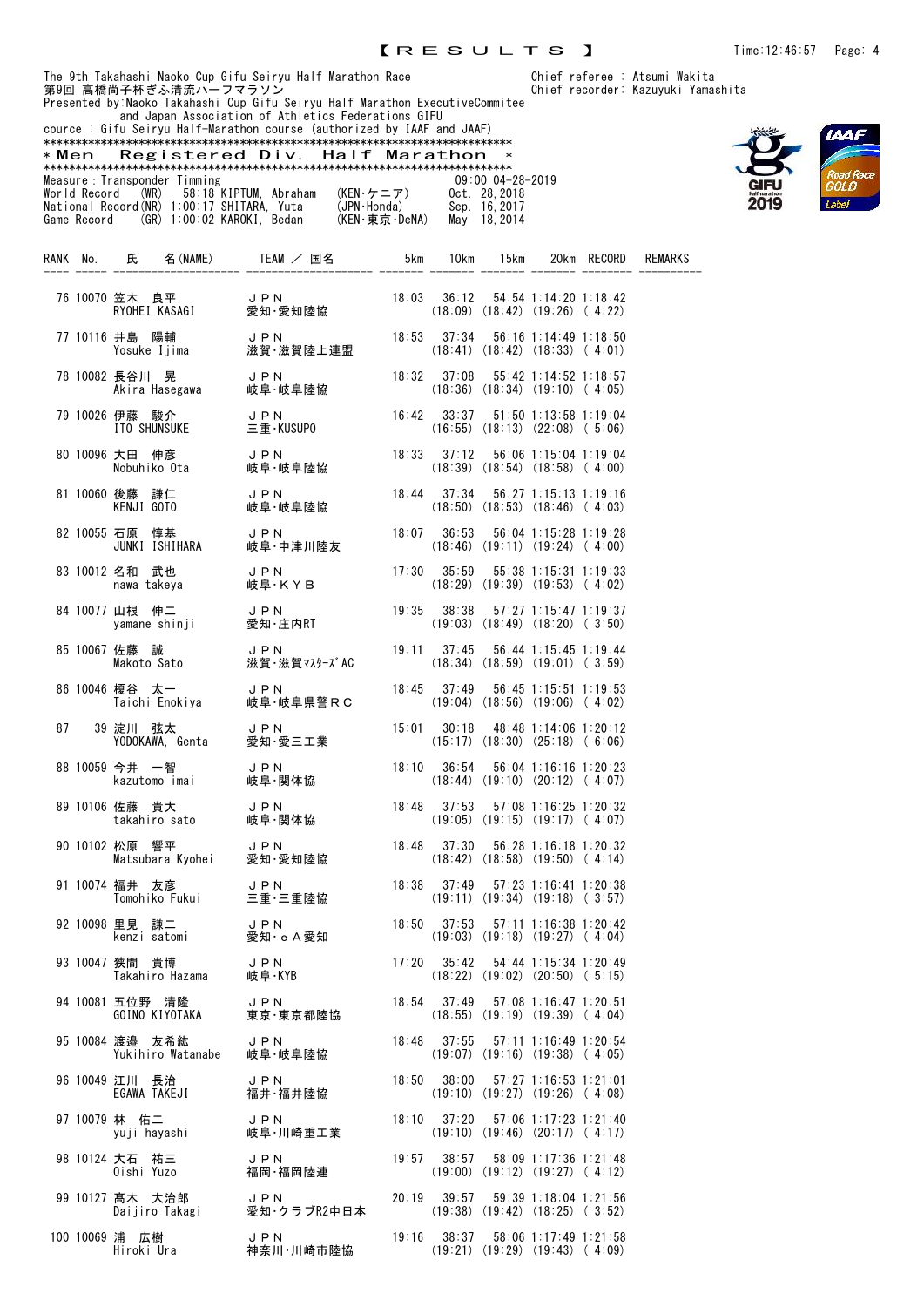Presented by:Naoko Takahashi Cup Gifu Seiryu Half Marathon ExecutiveCommitee and Japan Association of Athletics Federations GIFU



|                               | cource : Gifu Seirvu Half-Marathon course (authorized by IAAF and JAAF) |               |                      |
|-------------------------------|-------------------------------------------------------------------------|---------------|----------------------|
|                               |                                                                         |               |                      |
| * Men                         | Registered Div. Half Marathon                                           |               | $\ast$               |
|                               |                                                                         |               |                      |
| Measure : Transponder Timming |                                                                         |               | $09:00$ $04-28-2019$ |
|                               | World Record (WR) 58:18 KIPTUM, Abraham                                 | (KEN・ケニア)     | Oct. 28.2018         |
|                               | National Record (NR) 1:00:17 SHITARA. Yuta                              | (JPN·Honda)   | Sep. 16.2017         |
|                               | Game Record (GR) 1:00:02 KAROKI. Bedan                                  | (KEN・東京・DeNA) | May 18, 2014         |
|                               |                                                                         |               |                      |
|                               |                                                                         |               |                      |

|  |                 |                                 | 101 10093 中野 毅      J P N         19:43  39:17  58:45 1:18:11 1:22:16<br>NAKANO TSUYOSHI   愛知·愛知陸協          (19:34) (19:28) (19:26) (4:05)     |       |       |                                                                                       |  |
|--|-----------------|---------------------------------|------------------------------------------------------------------------------------------------------------------------------------------------|-------|-------|---------------------------------------------------------------------------------------|--|
|  |                 |                                 | - 102 10134 吉村 和也 - JPN - 19:03 38:23 58:13 1:18:05 1:22:17<br>kazuya yoshimura - 岐阜・川崎重工 - - (19:20) (19:50) (19:52) ( 4:12)                  |       |       |                                                                                       |  |
|  |                 |                                 | 103 10131 臼井 恒仁      J P N         19:39  39:16  58:53 1:18:35 1:22:46<br>Tsunehito Usui   岐阜·岐阜陸協          (19:37) (19:37) (19:42) (4:11)     |       |       |                                                                                       |  |
|  |                 |                                 | 104 10072 佐藤 和仁      J P N         18:48  38:02  57:57 1:18:46 1:22:48<br>kazuhito sato    岐阜 ·関体協          (19:14) (19:55) (20:49) ( 4:02)    |       |       |                                                                                       |  |
|  |                 |                                 |                                                                                                                                                |       |       |                                                                                       |  |
|  | 106 10113 中嶋 茂雄 |                                 |                                                                                                                                                |       |       |                                                                                       |  |
|  |                 |                                 | 107 10090 森 淳         J PN         20:06  39:56  59:38 1:18:59 1:23:04<br>  atsushi mori     静岡・静岡陸協          (19:50) (19:42) (19:21) ( 4:05)  |       |       |                                                                                       |  |
|  |                 |                                 | 108 10103 余語 雄一      J P N          19:38  39:20  59:12 1:19:03 1:23:07<br>YUICHI Y0G0      三重・三重陸上協会        (19:42) (19:52) (19:51)( 4:04)    |       |       |                                                                                       |  |
|  |                 |                                 | 109 10111 大貫 正彦      J P N          19:34  39:04  58:52 1:19:00 1:23:12<br>masahiko onuki   静岡・SMILEY       (19:30) (19:48)(20:08)(4:12)       |       |       |                                                                                       |  |
|  |                 |                                 | 110 10118 安井 健      J P N         19:52  39:46  59:23 1:19:09 1:23:15<br>TAKESHI YASUI    愛知 ·愛知陸協          (19:54) (19:37) (19:46) ( 4:06)    |       |       |                                                                                       |  |
|  |                 |                                 | 111 10035 三嶋 淳司     J P N         19:56  40:08 1:00:00 1:19:26 1:23:25<br>mishima atsushi   愛知·愛知陸協         (20:12) (19:52) (19:26)(3:59)      |       |       |                                                                                       |  |
|  |                 |                                 | 112 10085 宇佐見 宏治     J P N          19:23  38:58  59:10 1:19:12 1:23:26<br>KOJI USAMI      三重·三重陸協           (19:35) (20:12) (20:02) (4:14)    |       |       |                                                                                       |  |
|  |                 |                                 | 113 10054 朝比奈 直嗣 JPN 18:34 38:13 58:15 1:19:05 1:23:31<br>Naotsugu Asahina 東京·東京陸協 (19:39) (20:02) (20:50) (4:26)                              |       |       |                                                                                       |  |
|  |                 |                                 | 114 10097 青木 繁       J P N         19:29   39:02   59:07 1:19:28 1:23:47<br>shigeru aoki     愛知·TSR愛知          (19:33) (20:05) (20:21) ( 4:19) |       |       |                                                                                       |  |
|  |                 |                                 | 115 10075 岩田 卓也      J P N         19:09  38:55  59:33 1:19:45 1:23:53<br>【78.1.19:46】 (20:38) 【78.12】 (4:08)                                  |       |       |                                                                                       |  |
|  | 116 10184 内山 文夫 |                                 | 内山 文夫      J PN          19:36  39:45  59:50 1:19:37 1:23:57<br>Uchiyama Fumio    三重・三重県陸協        (20:09) (20:05) (19:47) ( 4:20)              |       |       |                                                                                       |  |
|  |                 | 117 10120 中村 勝也 JPN             | $20:08$ $39:59$ $59:46$ $1:19:52$ $1:24:05$<br>KATSUYA NAKAMURA 三重 四日市T&FC (19:51) (19:47) (20:06) (4:13)                                      |       |       |                                                                                       |  |
|  | 118 10121 中川 正道 | J P N<br>Masamichi Nakagawa     | 愛知・クラブR2中日本                                                                                                                                    |       |       | $19:34$ $39:23$ $59:39$ 1:20:03 1:24:17<br>$(19:49)$ $(20:16)$ $(20:24)$ $(4:14)$     |  |
|  | 119 10086 鈴木 勝浩 | suzuki katsuhiro                | JPN<br>静岡・SMILEY                                                                                                                               |       |       | 20:35 40:50 1:00:25 1:20:09 1:24:20<br>$(20:15)$ $(19:35)$ $(19:44)$ $(4:11)$         |  |
|  | 120 10128 長屋 千尋 | nagaya chihiro                  | JPN<br>岐阜·関体協                                                                                                                                  |       |       | $19:23$ $39:29$ $59:36$ 1:20:10 1:24:29<br>$(20:06)$ $(20:07)$ $(20:34)$ $(4:19)$     |  |
|  | 121 10068 和田 孝雄 | Takao Wada                      | JPN<br>岐阜·川崎重工業                                                                                                                                |       |       | $19:05$ $39:09$ $59:25$ 1:20:00 1:24:31<br>$(20:04)$ $(20:16)$ $(20:35)$ $(4:31)$     |  |
|  |                 | 122 10148 弓削 賢一<br>YUGE KENICHI | JPN<br>京都·京RUN走                                                                                                                                | 19:53 | 39:51 | $59:51$ 1:20:21 1:24:40<br>$(19:58)$ $(20:00)$ $(20:30)$ $(4:19)$                     |  |
|  | 123 10155 伊藤 哲也 | TETSUYA ITO                     | JPN<br>三重·Run feet                                                                                                                             | 19:33 |       | 39:38 1:00:06 1:20:31 1:24:41<br>$(20:05)$ $(20:28)$ $(20:25)$ $(4:10)$               |  |
|  | 124 10133 坂東 庸介 | bando yousuke 大阪·大阪陸協           | JPN                                                                                                                                            |       |       | 20:28 40:01 59:46 1:20:35 1:25:00<br>$(19:33)$ $(19:45)$ $(20:49)$ $(4:25)$           |  |
|  | 125 10138 古市 祐也 | Furuichi yuya                   | JPN<br>三重·三重陸協                                                                                                                                 |       |       | $18:36$ $37:30$ $56:16$ $1:20:15$ $1:25:07$<br>$(18:54)$ $(18:46)$ $(23:59)$ $(4:52)$ |  |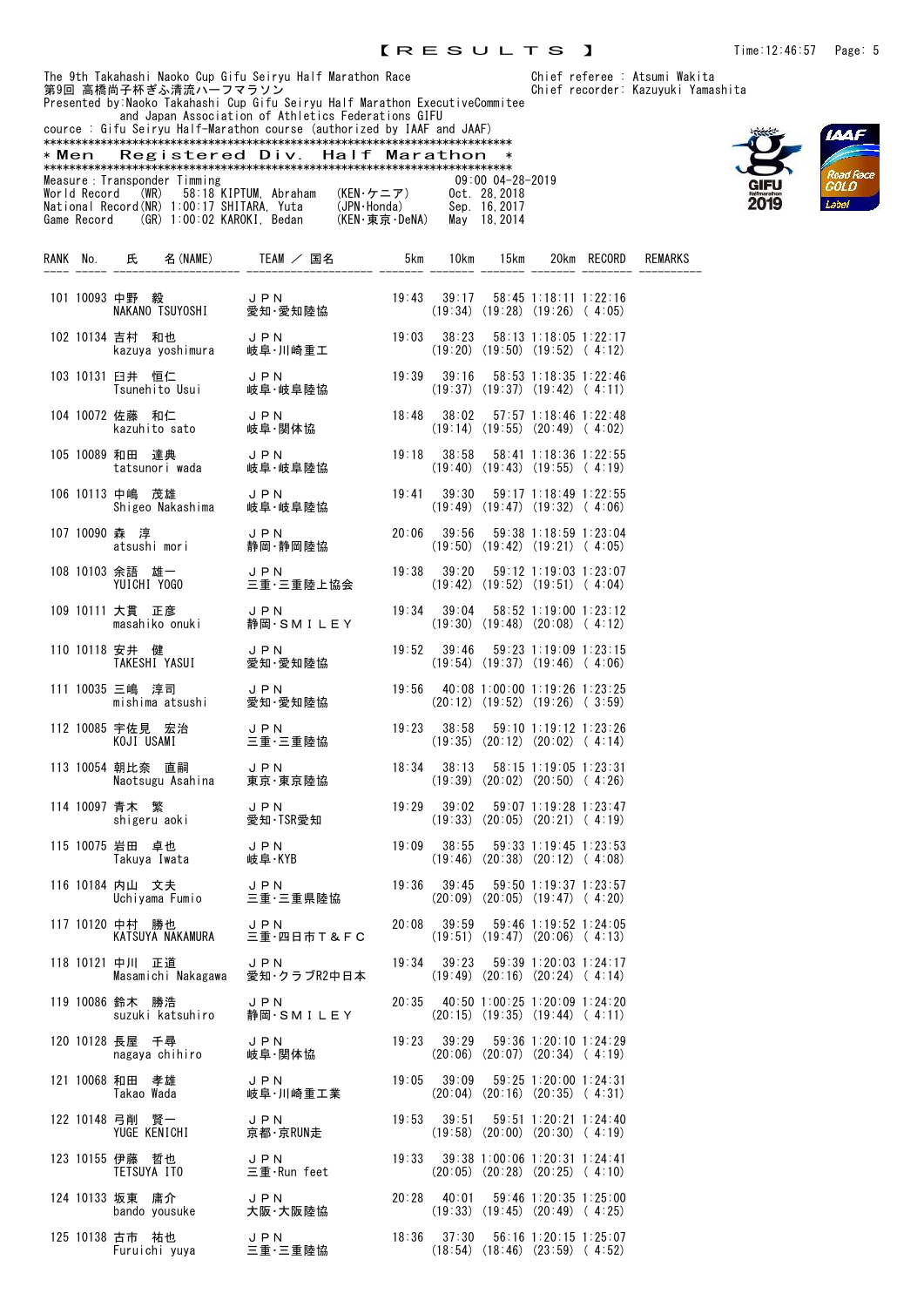Presented by:Naoko Takahashi Cup Gifu Seiryu Half Marathon ExecutiveCommitee and Japan Association of Athletics Federations GIFU



| cource : Gifu Seirvu Half-Marathon course (authorized by IAAF and JAAF) |                       |                                  |                      |        |                |
|-------------------------------------------------------------------------|-----------------------|----------------------------------|----------------------|--------|----------------|
|                                                                         |                       |                                  |                      |        |                |
| Registered Div. Half Marathon<br>* Men                                  |                       |                                  | ∗                    |        |                |
|                                                                         |                       |                                  |                      |        |                |
| Measure : Transponder Timming                                           |                       |                                  | $09:00$ $04-28-2019$ |        |                |
| World Record (WR) 58:18 KIPTUM Abraham                                  | (KEN・ケニア)             | Oct. 28.2018                     |                      |        |                |
| National Record(NR) 1:00:17 SHITARA. Yuta                               |                       | (JPN·Honda)<br>Sep. 16, 2017     |                      |        |                |
| (GR) 1:00:02 KAROKI, Bedan<br>Game Record                               |                       | (KEN・東 京 · DeNA)<br>May 18, 2014 |                      |        |                |
|                                                                         |                       |                                  |                      |        |                |
|                                                                         |                       |                                  |                      |        |                |
| <b>RANK</b><br>名 (NAME)<br>No.<br>氏                                     | $TEAM$ $\angle$<br>国名 | 10km<br>5km                      | 15km<br>20km         | RECORD | <b>REMARKS</b> |
|                                                                         |                       |                                  |                      |        |                |
|                                                                         |                       |                                  |                      |        |                |

|  | 126 10095 牟田口 泰秀<br>Yasuhide Mutaguchi                               | JPN<br>福岡·ソニック福岡RC      |       |                 | 19:57 41:00 1:01:00 1:21:03 1:25:19<br>$(21:03)$ $(20:00)$ $(20:03)$ $(4:16)$           |  |
|--|----------------------------------------------------------------------|-------------------------|-------|-----------------|-----------------------------------------------------------------------------------------|--|
|  | 127 10189 仲矢 耕平<br>仲矢 耕平 J P N<br>NAKAYA KOHEI 大阪・ク                  | 大阪·クラブR2西日本             |       |                 | 21:15 41:25 1:01:17 1:21:04 1:25:23<br>$(20:10)$ $(19:52)$ $(19:47)$ $(4:19)$           |  |
|  | 128 10136 松本 誠二<br>Matsumoto Seiji 石川·チームEIZO                        | JPN                     |       |                 | 20:13 40:21 1:00:54 1:21:15 1:25:33<br>$(20:08)$ $(20:33)$ $(20:21)$ $(4:18)$           |  |
|  | 129 10087 大木 恒夫<br>TSUNEO OOKI                                       | JPN<br>大阪・チーム走る男        |       |                 | 20:08 40:39 1:01:10 1:21:20 1:25:37<br>$(20:31)$ $(20:31)$ $(20:10)$ $(4:17)$           |  |
|  | 130 10160 丸山 明<br>メL山 明<br>AKIRA MARUYAMA                            | JPN<br>埼玉・TEAM R×L+     |       |                 | $19:37$ $39:56$ 1:00:42 1:21:22 1:25:40<br>$(20:19)$ $(20:46)$ $(20:40)$ $(4:18)$       |  |
|  | 131 10108 佐藤 元裕<br>Motohiro Sato                                     | JPN<br>埼玉・白岡RC          | 19:21 |                 | 39:50 1:00:28 1:21:23 1:25:42<br>$(20:29)$ $(20:38)$ $(20:55)$ $(4:19)$                 |  |
|  | 132 10129 鵜野 真太郎<br>JPN<br>愛知・ク<br>Shintaro Uno                      | 愛知·クラブR2中日本             | 20:29 |                 | 40:29 1:01:03 1:21:30 1:25:48<br>$(20:00)$ $(20:34)$ $(20:27)$ $(4:18)$                 |  |
|  | 133 10153 常世田 智明<br>TOKOYODA TOMOAKI                                 | J P N<br>愛知·クラブR2中日本    | 20:03 |                 | 40:18 1:00:40 1:21:19 1:25:54<br>$(20:15)$ $(20:22)$ $(20:39)$ $(4:35)$                 |  |
|  | 134 10080 西村 信彦<br>Nobuhiko Nishimura                                | JPN<br>愛知・あいち健康の森       |       |                 | $19:16$ $39:38$ $1:00:27$ $1:21:50$ $1:26:30$<br>$(20:22)$ $(20:49)$ $(21:23)$ $(4:40)$ |  |
|  | 135 10152 中根 英人<br>屮恨 央人<br>Hideto Nakane                            | JPN<br>愛知·クラブR2中日本      |       |                 | 20:20 40:39 1:01:07 1:22:12 1:26:33<br>$(20:19)$ $(20:28)$ $(21:05)$ $(4:21)$           |  |
|  | 136 10156 西山 和範<br>KAZUNORI NISHIYAMA                                | JPN<br>静岡 TOMORUN       |       |                 | 20:38 40:59 1:01:10 1:22:10 1:26:45<br>$(20:21)$ $(20:11)$ $(21:00)$ $(4:35)$           |  |
|  | 137 10198 伊藤 拓郎<br>Takuro Ito                                        | JPN<br>愛知·愛知陸協          |       |                 | 20:18 41:05 1:02:05 1:22:38 1:26:48<br>$(20:47)$ $(21:00)$ $(20:33)$ $(4:10)$           |  |
|  | 138 10076 羽柴 勇貴<br>Yuki Hashiba                                      | JPN<br>岐阜·岐阜教員ク東濃       |       | $18:53$ $38:51$ | 58:41 1:22:03 1:26:58<br>$(19:58)$ $(19:50)$ $(23:22)$ $(4:55)$                         |  |
|  | 139 10137 大森 智泰<br>Tomohiro Omori 岐阜·下呂市陸上クラブ                        | JPN                     |       |                 | 20:39 40:57 1:01:27 1:22:37 1:26:59<br>$(20:18)$ $(20:30)$ $(21:10)$ $(4:22)$           |  |
|  | 140 10094 黒石田 紀文<br>NORIFUMI KUROISHIDA 埼玉·かけっこ和光                    | J P N                   | 20:00 |                 | 40:44 1:01:52 1:22:54 1:27:05<br>$(20:44)$ $(21:08)$ $(21:02)$ $(4:11)$                 |  |
|  | 141 10142 阿部 克臣<br>KATSUOMI ABE                                      | JPN<br>福岡·うさおRC         | 20:06 |                 | 40:16 1:01:16 1:22:44 1:27:16<br>$(20:10)$ $(21:00)$ $(21:28)$ $(4:32)$                 |  |
|  | 142 10122 五島 啓太<br><i>」。  </i> 啓太      JPN<br>Keita Goshima    東京・Sl | 東京·SWAC                 | 20:43 |                 | 41:18 1:01:59 1:22:56 1:27:24<br>$(20:35)$ $(20:41)$ $(20:57)$ $(4:28)$                 |  |
|  | 143 10164 池本<br>雅樹<br>masaki ikemoto                                 | J P N<br>愛知·クラブR2中日本    |       |                 | 20:06 40:58 1:02:06 1:23:12 1:27:32<br>$(20:52)$ $(21:08)$ $(21:06)$ $(4:20)$           |  |
|  | 144 10176 神谷 威一郎<br>IICHIRO KAMIYA                                   | JPN<br>岐阜·岐阜陸協          |       |                 | 20:13 40:39 1:01:34 1:23:20 1:27:55<br>$(20:26)$ $(20:55)$ $(21:46)$ $(4:35)$           |  |
|  | 145 10147 北川 一秀<br>KAZUHIDE KITAGAWA                                 | JPN<br>滋賀·滋賀陸上競技会       |       |                 | 20:12 40:51 1:02:00 1:23:27 1:27:56<br>$(20:39)$ $(21:09)$ $(21:27)$ $(4:29)$           |  |
|  | 146 10202 平井 知之<br>HIRAI TOMOYUKI                                    | <b>JPN</b><br>神奈川・藤沢市陸協 |       |                 | 20:03 40:44 1:02:06 1:23:43 1:28:05<br>$(20:41)$ $(21:22)$ $(21:37)$ $(4:22)$           |  |
|  | 147 10161 杉野 秀昭<br>Hideaki Sugino                                    | JPN<br>神奈川・ザ・スペース       |       |                 | 20:47 41:37 1:02:28 1:23:28 1:28:07<br>$(20:50)$ $(20:51)$ $(21:00)$ $(4:39)$           |  |
|  | 148 10101 秋山 喜徳<br>YOSHINORI Akiyama                                 | JPN<br>東京·東京陸協          |       |                 | 21:26 42:26 1:03:23 1:23:50 1:28:08<br>$(21:00)$ $(20:57)$ $(20:27)$ $(4:18)$           |  |
|  | 149 10183 吉田 明彦<br>Akihiko Yoshida                                   | J P N<br>岐阜・タカマラソンクラブ   |       |                 | 20:48 41:41 1:02:35 1:23:50 1:28:18<br>$(20:53)$ $(20:54)$ $(21:15)$ $(4:28)$           |  |
|  | 150 10088 加藤 高浩<br>Kato Takahiro                                     | JPN<br>愛知·庄内RT          |       |                 | 20:25 40:49 1:01:56 1:23:36 1:28:21<br>$(20:24)$ $(21:07)$ $(21:40)$ $(4:45)$           |  |

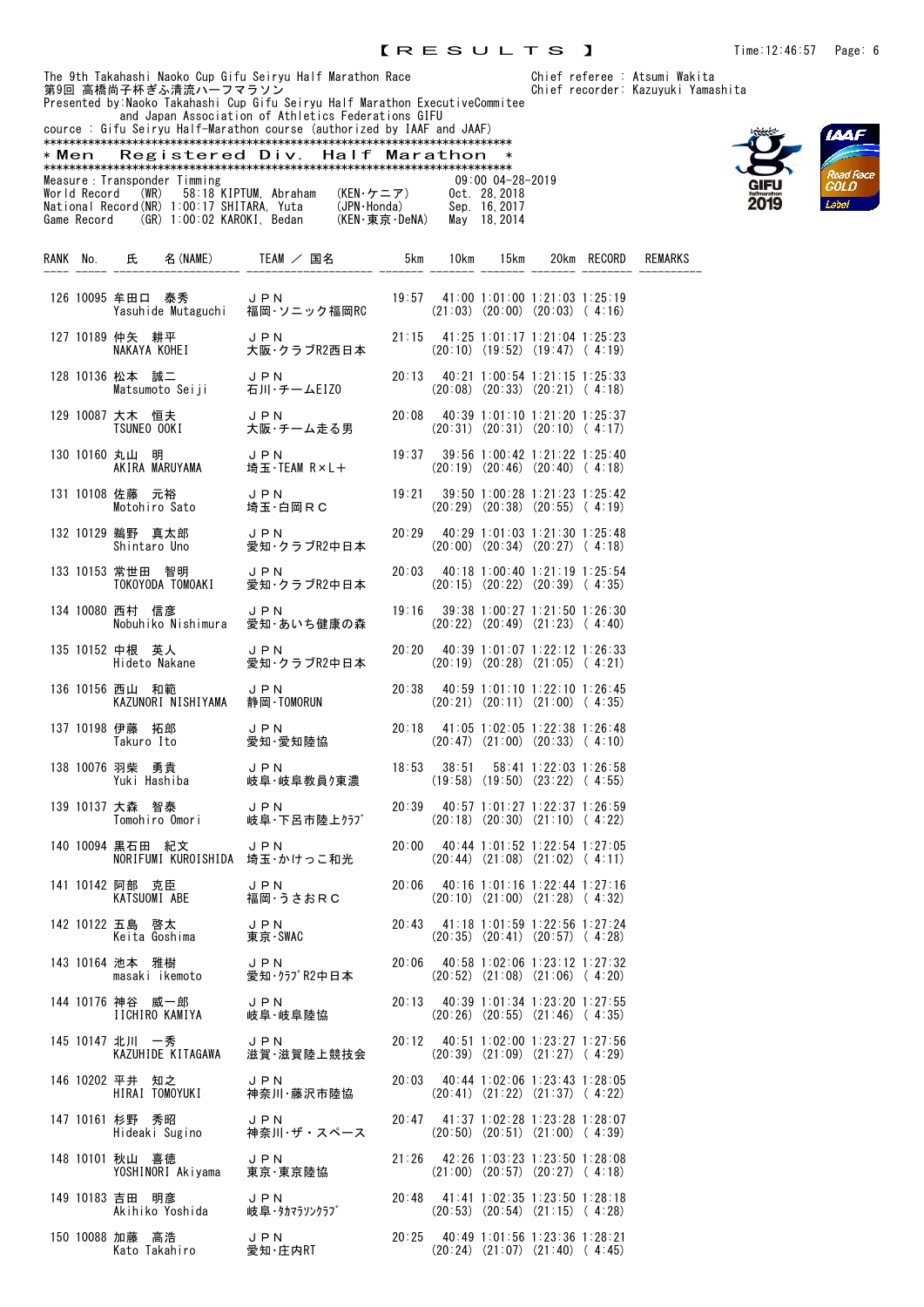and Japan Association of Athletics Federations GIFU



|                                            | cource : Gifu Seiryu Half-Marathon course (authorized by IAAF and JAAF) |               |                      |
|--------------------------------------------|-------------------------------------------------------------------------|---------------|----------------------|
|                                            |                                                                         |               |                      |
| * Men                                      | Registered Div. Half Marathon                                           |               | ∗                    |
|                                            |                                                                         |               |                      |
| Measure : Transponder Timming              |                                                                         |               | $09:00$ $04-28-2019$ |
| World Record (WR) 58:18 KIPTUM. Abraham    |                                                                         | (KEN・ケニア)     | Oct. 28.2018         |
| National Record (NR) 1:00:17 SHITARA. Yuta |                                                                         | (JPN·Honda)   | Sep. 16.2017         |
| Game Record (GR) 1:00:02 KAROKI. Bedan     |                                                                         | (KEN·東京·DeNA) | May 18, 2014         |
|                                            |                                                                         |               |                      |
|                                            |                                                                         |               |                      |

|  |                                                                   | RANK No. 氏 名(NAME) TEAM / 国名 5km 10km 15km                                                                                          |  |                                                                                   | 20km RECORD | REMARKS |
|--|-------------------------------------------------------------------|-------------------------------------------------------------------------------------------------------------------------------------|--|-----------------------------------------------------------------------------------|-------------|---------|
|  | 151 10191 佐々木 祐二 JPN<br>Yuji Sasaki 東京·T.                         | J P N<br>東京・T. T-AC                                                                                                                 |  | 20:50 41:44 1:02:55 1:23:54 1:28:24<br>$(20:54)$ $(21:11)$ $(20:59)$ $(4:30)$     |             |         |
|  | 152 10123 駒形 知之      J P N<br>Tomoyuki Komagata  東京·東京陸協          |                                                                                                                                     |  | 20:18 41:12 1:02:21 1:23:49 1:28:27<br>$(20:54)$ $(21:09)$ $(21:28)$ $(4:38)$     |             |         |
|  | 153 10126 川渕 大毅<br>川渕 大毅      J P N<br>Taiki Kawabuchi   東京・ポポロAC |                                                                                                                                     |  | 19:47 40:28 1:01:58 1:23:58 1:28:45<br>$(20:41)$ $(21:30)$ $(22:00)$ $(4:47)$     |             |         |
|  | 154 10151 田中の勲<br>田中 勲       J P N<br>Isao Tanaka     東京·TeamMxK  |                                                                                                                                     |  | 20:57 42:09 1:03:17 1:24:26 1:28:47<br>$(21:12)$ $(21:08)$ $(21:09)$ $(4:21)$     |             |         |
|  | 155 10135 赤 秀樹      JPN<br>SEKI HIDEKI     東京·東京陸協                |                                                                                                                                     |  | 20:49 41:50 1:03:01 1:24:27 1:28:51<br>$(21:01)$ $(21:11)$ $(21:26)$ $(4:24)$     |             |         |
|  |                                                                   | 156 10066 大河原 崇      J P N<br>takashi ookawara   愛知・中馬塾                                                                             |  | 21:01 41:57 1:02:51 1:24:27 1:28:55<br>$(20:56)$ $(20:54)$ $(21:36)$ $(4:28)$     |             |         |
|  | 157 10204 若狭 昭彦 リ D N<br>Akihiko Wakasa 東京・クラ                     | JPN 20:56 41:55 1:03:05 1:24:32 1:29:09<br>東京・クラブR2東日本 (20:59) (21:10) (21:27) (4:37)                                               |  |                                                                                   |             |         |
|  | 158 10139 杉本 真人 コ ロ コ コ コ コ ロ N<br>SUGIMOTO MASATO                | 愛知·日進RC                                                                                                                             |  | 20:52 41:58 1:03:22 1:24:36 1:29:15<br>$(21:06)$ $(21:24)$ $(21:14)$ $(4:39)$     |             |         |
|  | 159 10238 磯見 隆                                                    | 磯見 隆       JPN        21:1<br>Takashi Isomi    埼玉・TEAM R×L+                                                                         |  | 21:18 42:14 1:03:16 1:24:53 1:29:28<br>$(20:56)$ $(21:02)$ $(21:37)$ $(4:35)$     |             |         |
|  | 160 10190 杉山 毅<br>杉山 毅<br>Tsuyoshi Sugiyama                       | J P N<br>大阪・大阪陸協                                                                                                                    |  | $21:04$ 42:12 1:03:33 1:24:59 1:29:28<br>$(21:08)$ $(21:21)$ $(21:26)$ $(4:29)$   |             |         |
|  | 161 10125 竹中 収                                                    | 竹中 収       JPN<br>Osamu Takenaka    東京・クラブR2東日本                                                                                     |  | $20:15$ $40:57$ 1:02:17 1:24:32 1:29:30<br>$(20:42)$ $(21:20)$ $(22:15)$ $(4:58)$ |             |         |
|  | 162 10187 松原 博志<br>松原 博志 JPN<br>hiroshi matubara 愛知·尾             | JPN<br>愛知・尾張クラブ                                                                                                                     |  | 20:47 41:34 1:02:44 1:24:38 1:29:32<br>$(20:47)$ $(21:10)$ $(21:54)$ $(4:54)$     |             |         |
|  |                                                                   | 163 10110 横井 達治      J P N<br>TATSUJI YOKOI    愛知・クラブR2中日本                                                                          |  | 21:40 42:49 1:04:04 1:25:00 1:29:33<br>$(21:09)$ $(21:15)$ $(20:56)$ $(4:33)$     |             |         |
|  |                                                                   | 164 10119 五藤 一馬      J P N<br>KAZUMA GOTO     東京・東京陸協                                                                               |  | 21:19 42:21 1:03:38 1:25:02 1:29:38<br>$(21:02)$ $(21:17)$ $(21:24)$ $(4:36)$     |             |         |
|  |                                                                   | 165 10105 松井 謙治      JPN        21:32 42:48 1:03:54 1:25:04 1:29:40<br>Kenji Matsui    兵庫·凌霜AC       (21:16) (21:06) (21:10) (4:36) |  |                                                                                   |             |         |
|  |                                                                   | 166 10179 結田 明博 JPN 20:26 41:16 1:02:56 1:25:02 1:29:41<br>yuita akihiro 大阪・クラブR2西日本 (20:50) (21:40) (22:06) (4:39)                 |  |                                                                                   |             |         |
|  |                                                                   | 愛媛·四国中央市陸協                                                                                                                          |  | 21:27 42:27 1:04:07 1:25:19 1:29:45<br>$(21:00)$ $(21:40)$ $(21:12)$ $(4:26)$     |             |         |
|  | 168 10154 島田 正俊<br>Masatoshi Shimada                              | JPN<br>岐阜·岐阜陸協                                                                                                                      |  | 20:39 41:36 1:02:53 1:24:50 1:29:48<br>$(20:57)$ $(21:17)$ $(21:57)$ $(4:58)$     |             |         |
|  | 169 10241 山部 敏宏<br>YAMABE TOSHIHIRO                               | JPN<br>大阪・大阪陸協                                                                                                                      |  | 20:53 42:09 1:03:50 1:25:21 1:29:56<br>$(21:16)$ $(21:41)$ $(21:31)$ $(4:35)$     |             |         |
|  | 170 10169 國井 重宏<br>Shigehiro Kunii                                | JPN<br>愛知·クラブR2中日本                                                                                                                  |  | $21:04$ 42:38 1:04:10 1:25:32 1:29:58<br>$(21:34)$ $(21:32)$ $(21:22)$ $(4:26)$   |             |         |
|  | 171 10217 加藤 智則<br>Tomonori Katou                                 | JPN<br>愛知·CR2中日本                                                                                                                    |  | 21:28 42:34 1:03:51 1:25:33 1:30:04<br>$(21:06)$ $(21:17)$ $(21:42)$ $(4:31)$     |             |         |
|  | 172 10171 岡本 真幸<br>Masaki Okamoto                                 | JPN<br>東京·東京陸協                                                                                                                      |  | 21:49 43:08 1:04:38 1:26:03 1:30:30<br>$(21:19)$ $(21:30)$ $(21:25)$ $(4:27)$     |             |         |
|  | 173 10112 高木 智弘<br>TOMOHIRO TAKAGI                                | JPN<br>愛知・よかにせPRC                                                                                                                   |  | 21:11 42:10 1:03:24 1:25:38 1:30:41<br>$(20:59)$ $(21:14)$ $(22:14)$ $(5:03)$     |             |         |
|  | 174 10174 中村 耕児<br>koji nakamura                                  | JPN<br>埼玉・TEAM R×L+                                                                                                                 |  | $21:54$ 43:20 1:04:37 1:26:13 1:30:45<br>$(21:26)$ $(21:17)$ $(21:36)$ $(4:32)$   |             |         |
|  | 175 10150 江藤 健一<br>KENICHI ETO                                    | JPN<br>大阪・ナチュラルRC                                                                                                                   |  | 22:00 43:28 1:04:50 1:26:11 1:30:46<br>$(21:28)$ $(21:22)$ $(21:21)$ $(4:35)$     |             |         |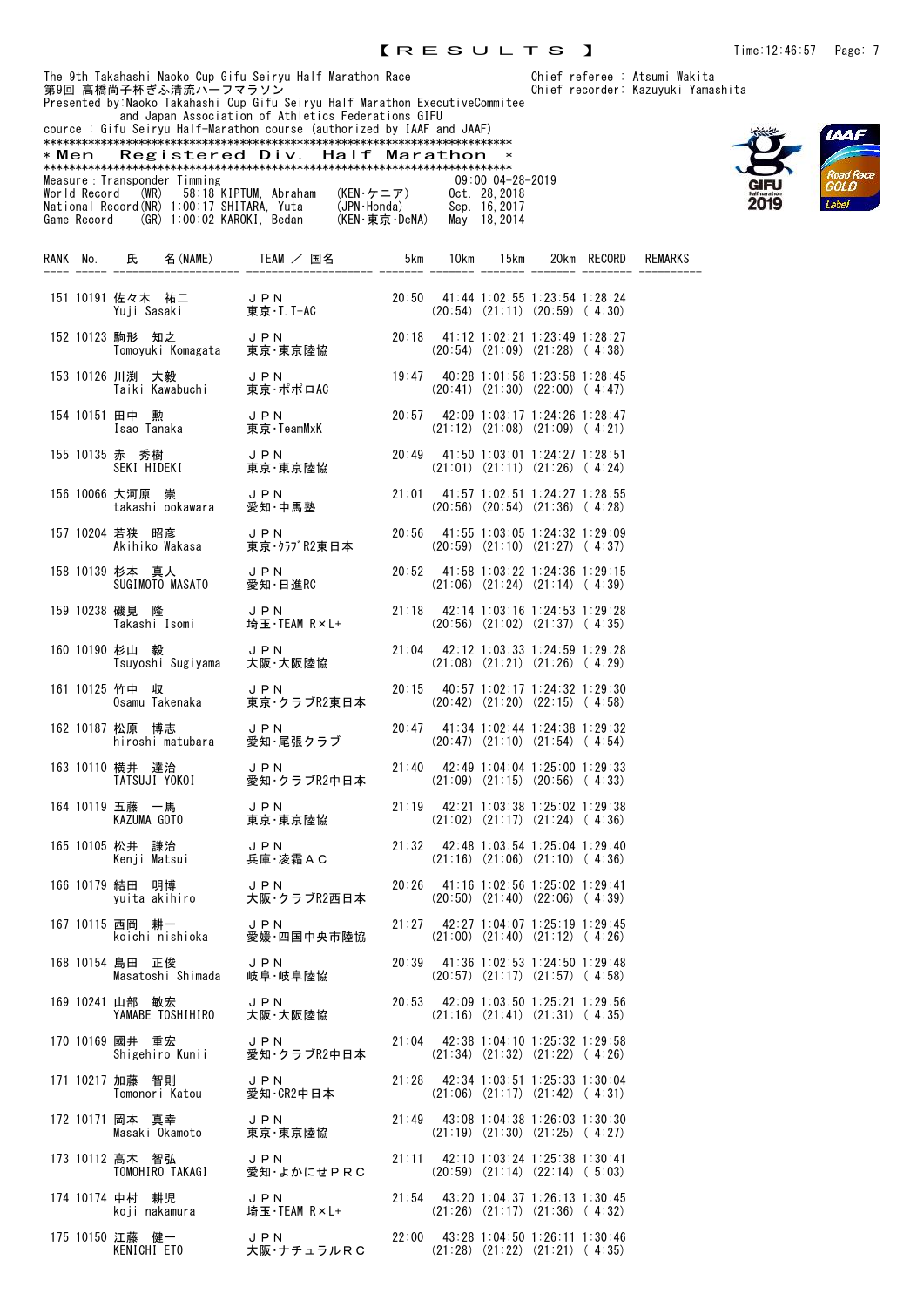Presented by:Naoko Takahashi Cup Gifu Seiryu Half Marathon ExecutiveCommitee and Japan Association of Athletics Federations GIFU





|                                                                                                                                                                                                                                                                                                                                                                                                                                                                                      |                      |  |  |  |  |  | * |  |  |  |
|--------------------------------------------------------------------------------------------------------------------------------------------------------------------------------------------------------------------------------------------------------------------------------------------------------------------------------------------------------------------------------------------------------------------------------------------------------------------------------------|----------------------|--|--|--|--|--|---|--|--|--|
|                                                                                                                                                                                                                                                                                                                                                                                                                                                                                      | $09:00$ $04-28-2019$ |  |  |  |  |  |   |  |  |  |
| cource : Gifu Seiryu Half-Marathon course (authorized by IAAF and JAAF)<br>Registered Div. Half Marathon<br>* Men<br>Measure : Transponder Timming<br>World Record (WR) 58:18 KIPTUM. Abraham<br>(KEN・ケニア)<br>Oct. 28.2018<br>National Record(NR) 1:00:17 SHITARA, Yuta<br>(JPN·Honda)<br>Sep. 16, 2017<br>(KEN·東京·DeNA)<br>Game Record (GR) 1:00:02 KAROKI. Bedan<br>May 18.2014<br><b>REMARKS</b><br>名 (NAME)<br>TEAM ∕<br>15km<br>RFCORD<br>国名<br>lOkm<br>20km<br>5km<br>氏<br>No. |                      |  |  |  |  |  |   |  |  |  |
|                                                                                                                                                                                                                                                                                                                                                                                                                                                                                      |                      |  |  |  |  |  |   |  |  |  |
|                                                                                                                                                                                                                                                                                                                                                                                                                                                                                      |                      |  |  |  |  |  |   |  |  |  |
|                                                                                                                                                                                                                                                                                                                                                                                                                                                                                      |                      |  |  |  |  |  |   |  |  |  |
|                                                                                                                                                                                                                                                                                                                                                                                                                                                                                      |                      |  |  |  |  |  |   |  |  |  |
|                                                                                                                                                                                                                                                                                                                                                                                                                                                                                      |                      |  |  |  |  |  |   |  |  |  |
| RANK                                                                                                                                                                                                                                                                                                                                                                                                                                                                                 |                      |  |  |  |  |  |   |  |  |  |
|                                                                                                                                                                                                                                                                                                                                                                                                                                                                                      |                      |  |  |  |  |  |   |  |  |  |

|  | 176 10165 中根 民雄<br>中根 民雄<br>TAMIO NAKANE                                           |                                                   |       |  | 20:27 41:41 1:03:35 1:26:01 1:30:49<br>$(21:14)$ $(21:54)$ $(22:26)$ $(4:48)$           |  |
|--|------------------------------------------------------------------------------------|---------------------------------------------------|-------|--|-----------------------------------------------------------------------------------------|--|
|  | 177 10178 加藤 豪<br>加藤 豪 しいのは J P N<br>suguru kato 宮城・折れない心                          |                                                   |       |  | 21:42 43:20 1:05:14 1:26:38 1:31:00<br>$(21:38)$ $(21:54)$ $(21:24)$ $(4:22)$           |  |
|  | 178 10220 鈴木 明伸<br><sub>w</sub> 』へ 明伸 - JPN<br>akinobusuzuki - 愛知・ク                | 愛知·クラブR2中日本                                       |       |  | 20:21 41:00 1:02:58 1:26:26 1:31:03<br>$(20:39)$ $(21:58)$ $(23:28)$ $(4:37)$           |  |
|  | 179 10233 高橋 衛<br>MAMORU TAKAHASHI 東京·SWAC                                         | JPN                                               |       |  | $21:51$ 43:16 1:04:47 1:26:31 1:31:08<br>$(21:25)$ $(21:31)$ $(21:44)$ $(4:37)$         |  |
|  | 180 10208 鈴木 謙吾<br><sub>邺7 ベ</sub> <sub>邺7 ベ</sub> ホーム JPN<br>suzukikengo 東京·ARC東京 |                                                   |       |  | $21:44$ $43:28$ 1:05:20 1:26:55 1:31:24<br>$(21:44)$ $(21:52)$ $(21:35)$ $(4:29)$       |  |
|  | 181 10188 近藤 純也                                                                    | JPN<br>岐阜・ハリボテ                                    |       |  | $21:32$ $42:36$ $1:04:09$ $1:26:38$ $1:31:47$<br>$(21:04)$ $(21:33)$ $(22:29)$ $(5:09)$ |  |
|  | 182 10209 木川 信也<br>木川 信也 JPN<br>shinya kigawa 愛知・三好走ろう会                            |                                                   |       |  | 21:40 43:24 1:05:25 1:27:23 1:31:55<br>$(21:44)$ $(22:01)$ $(21:58)$ $(4:32)$           |  |
|  | 183 10194 立岩 和彦<br>J P N<br>TATEIWA KAZUHIKO                                       | 愛知·知多走友会                                          |       |  | 20:30 41:59 1:04:19 1:27:16 1:31:59<br>$(21:29)$ $(22:20)$ $(22:57)$ $(4:43)$           |  |
|  | 184 10162 佐藤 真久<br>masahisa sato                                                   | JPN<br>JPN<br>岐阜・岐阜陸協                             |       |  | 20:17 41:24 1:03:34 1:26:52 1:32:10<br>$(21:07)$ $(22:10)$ $(23:18)$ $(5:18)$           |  |
|  | 185 10203 高橋 勝幸                                                                    | JPN<br>Katsuyuki Takahashi 大阪·ナイトランAC             |       |  | 21:35 42:57 1:04:18 1:27:00 1:32:13<br>$(21:22)$ $(21:21)$ $(22:42)$ $(5:13)$           |  |
|  | 186 10239 蔵前 哲也<br>KURAMAE TETSUYA                                                 | ,<br>東京·東京陸連                                      |       |  | $21:47$ $43:41$ $1:05:38$ $1:27:53$ $1:32:30$<br>$(21:54)$ $(21:57)$ $(22:15)$ $(4:37)$ |  |
|  | 187 10212 竹田 宏司                                                                    | JPN<br>東京·東京陸上競技会                                 |       |  | $22:46$ $44:32$ 1:06:11 1:27:54 1:32:32<br>$(21:46)$ $(21:39)$ $(21:43)$ $(4:38)$       |  |
|  | 188 10109 後藤 佑介 JPN<br>Goto Yusuke     岐阜・                                         | 岐阜·岐阜MC                                           |       |  | 20:05 41:28 1:05:35 1:27:52 1:32:43<br>$(21:23)$ $(24:07)$ $(22:17)$ $(4:51)$           |  |
|  | 189 10172 田奈橋 利洋<br>tanahashi toshihiro 和歌山·和歌山陸協                                  | J P N                                             | 20:48 |  | 42:34 1:04:49 1:27:55 1:32:54<br>$(21:46)$ $(22:15)$ $(23:06)$ $(4:59)$                 |  |
|  | 杉村 徳洋 JPN<br>NORIHIRO SUGIMURA 愛知・庄内RT<br>190 10158 杉村 徳洋                          |                                                   |       |  | 22:20 44:24 1:06:11 1:28:11 1:32:56<br>$(22:04)$ $(21:47)$ $(22:00)$ $(4:45)$           |  |
|  | 191 10214 足立 哲也                                                                    | 足立 哲也      J P N<br>TETSUYA ADACHI    愛知・クラブR2中日本 |       |  | $22:30$ 44:43 1:06:49 1:28:44 1:33:32<br>$(22:13)$ $(22:06)$ $(21:55)$ $(4:48)$         |  |
|  | 192 10166 今木 浩靖<br>今木 浩靖 しアN しい しょう しゅうしょう しょうしょう                                  |                                                   |       |  | 20:46 42:43 1:05:19 1:28:32 1:33:42<br>$(21:57)$ $(22:36)$ $(23:13)$ $(5:10)$           |  |
|  | 193 10199 渡邊 博<br><b>UPN</b><br>hiroshi watanabe                                   | 愛知・グランシエル                                         |       |  | 22:16 44:35 1:06:50 1:29:00 1:33:46<br>$(22:19)$ $(22:15)$ $(22:10)$ $(4:46)$           |  |
|  | 194 10237 平山 直樹<br>Naoki Hirayama                                                  | JPN<br>愛知・リップル                                    |       |  | 22:39 44:39 1:06:47 1:29:09 1:33:52<br>$(22:00)$ $(22:08)$ $(22:22)$ $(4:43)$           |  |
|  | 195 10175 冨田 雅義<br>tomida masayoshi                                                | JPN<br>愛知·庄内RT                                    |       |  | $21:53$ 43:58 1:06:37 1:29:19 1:34:10<br>$(22:05)$ $(22:39)$ $(22:42)$ $(4:51)$         |  |
|  | 196 11310 石川 友久<br>ishikawa tomohisa                                               | J P N<br>愛知·クラブR2中日本                              |       |  | 23:00 45:16 1:07:15 1:29:32 1:34:15<br>$(22:16)$ $(21:59)$ $(22:17)$ $(4:43)$           |  |
|  | 197 11305 水谷 喜輝<br>YOSHITERU MIZUTANI                                              | JPN<br>愛知·クラブR2中日本                                |       |  | 22:50 45:05 1:07:26 1:29:33 1:34:21<br>$(22:15)$ $(22:21)$ $(22:07)$ $(4:48)$           |  |
|  | 198 10216 辻野 友彦<br>tsujino tomohiko                                                | JPN<br>大阪・クラブR2西日本                                |       |  | 21:43 43:46 1:06:24 1:29:31 1:34:23<br>$(22:03)$ $(22:38)$ $(23:07)$ $(4:52)$           |  |
|  | 199 10243 宮川 真一 JPN<br>SHINICHI MIYAGAWA                                           | 愛知・クラブR2中日本                                       |       |  | 22:06 44:22 1:06:54 1:29:30 1:34:26<br>$(22:16)$ $(22:32)$ $(22:36)$ $(4:56)$           |  |
|  | 200 10163 小池 晋<br>Susumu Koike                                                     | JPN<br>岐阜·郡上走友                                    |       |  | 20:38 41:51 1:03:29 1:27:58 1:34:30<br>$(21:13)$ $(21:38)$ $(24:29)$ $(6:32)$           |  |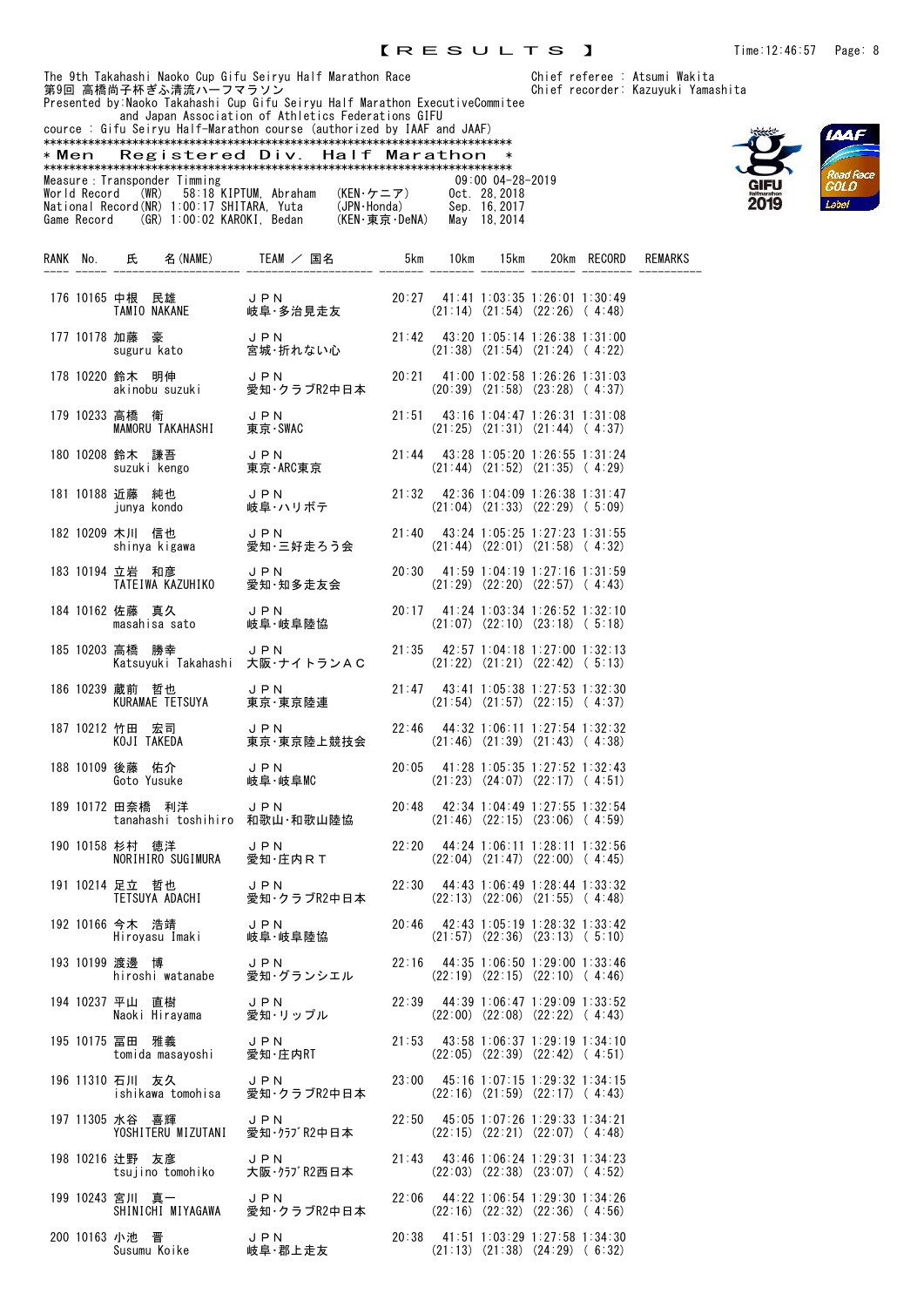and Japan Association of Athletics Federations GIFU



|       | 第9回 高橋尚子杯ぎふ清流ハーフマラソン                                                    | The 9th Takahashi Naoko Cup Gifu Seiryu Half Marathon Race<br>第9回 京橋尚子杯ギミ清流ハーフマラソン<br>Presented by Naoko Takahashi Cup Gifu Seiryu Half Marathon ExecutiveCommitee |  |                                                                                 |  | Chief referee : Atsumi Wakita<br>Chief recorder: Kazuyuki Yamashita |
|-------|-------------------------------------------------------------------------|--------------------------------------------------------------------------------------------------------------------------------------------------------------------|--|---------------------------------------------------------------------------------|--|---------------------------------------------------------------------|
|       |                                                                         | and Japan Association of Athletics Federations GIFU<br>cource: Gifu Seiryu Half-Marathon course (authorized by IAAF and JAAF)                                      |  |                                                                                 |  |                                                                     |
| * Men |                                                                         | Registered Div. Half Marathon                                                                                                                                      |  | $\ast$                                                                          |  |                                                                     |
|       | Measure: Transponder Timming                                            |                                                                                                                                                                    |  | 09:00 04-28-2019                                                                |  |                                                                     |
|       |                                                                         | RANK No. 氏 名(NAME) TEAM / 国名 5km 10km 15km 20km RECORD REMARKS                                                                                                     |  |                                                                                 |  |                                                                     |
|       |                                                                         | - 201 10207 奥原 常志 - JPN 20:35 42:22 1:05:07 1:29:26 1:34:37<br>- tsuneyuki okuhara 岐阜·FOROURS - (21:47) (22:45) (24:19) (5:11)                                     |  |                                                                                 |  |                                                                     |
|       |                                                                         | 202 10224 五十嵐 治 J P N 22:22 44:34 1:07:13 1:30:00 1:34:41<br>【GARASHI OSAMU 北海道·札幌スポ館RC (22:12) (22:39) (22:47) (4:41)                                             |  |                                                                                 |  |                                                                     |
|       |                                                                         | 203 10231 森 智基       J P N         23:28  45:53 1:08:11 1:30:15 1:34:59<br>TOMOKI MORI      静岡·静岡陸協           (22:25) (22:18) (22:04) (4:44)                       |  |                                                                                 |  |                                                                     |
|       | 204 10130 高橋 三春                                                         |                                                                                                                                                                    |  |                                                                                 |  |                                                                     |
|       | 205 11330 平郡 彰                                                          |                                                                                                                                                                    |  |                                                                                 |  |                                                                     |
|       |                                                                         | 206 11313 木村 慎也      J P N         22:31  44:42 1:07:33 1:30:30 1:35:31<br>shinya kimura    愛知・クラブR2中日本      (22:11) (22:51)(22:57)(5:01)                          |  |                                                                                 |  |                                                                     |
|       |                                                                         | 207 10242 副島 雅典 JPN 22:53 45:42 1:08:15 1:30:56 1:35:48<br>MASANORI SOEJIMA 大阪・クラブR2西日本 (22:49) (22:33) (22:41) (4:52)                                             |  |                                                                                 |  |                                                                     |
|       |                                                                         | 208 10222 鈴木 貴雄      J P N         23:45  46:45 1:09:09 1:31:18 1:36:03<br>SUZUKI TAKA0     兵庫・神戸市陸協          (23:00) (22:24) (22:09) ( 4:45)                      |  |                                                                                 |  |                                                                     |
|       |                                                                         |                                                                                                                                                                    |  |                                                                                 |  |                                                                     |
|       |                                                                         | 210 10177 荒木 英和     J P N        22:42  45:40 1:08:36 1:31:21 1:36:08<br>Hidekazu Araki   大阪·あすリードRC大阪      (22:58) (22:56) (22:45) ( 4:47)                        |  |                                                                                 |  |                                                                     |
|       |                                                                         | 211 10218 神谷 恭法 JPN 22:45 45:12 1:08:14 1:31:36 1:36:24<br>kamiya yasunori 愛知·安城快足AC (22:27) (23:02) (23:22) (4:48)                                                |  |                                                                                 |  |                                                                     |
|       | 212 10213 西森 直哉                                                         | 西森 直哉     J P N          23:00  46:10 1:09:07 1:31:41 1:36:26<br>Naoya Nishimori    東京 · S W A C        (23:10) (22:57) (22:34) (4:45)                             |  |                                                                                 |  |                                                                     |
|       |                                                                         | 213 10201 貴田 茂 J P N<br>SHIGERU KIDA 大阪・クラブR2西日本                                                                                                                   |  | 22:46 45:46 1:08:48 1:31:36 1:36:32<br>$(23:00)$ $(23:02)$ $(22:48)$ $(4:56)$   |  |                                                                     |
|       |                                                                         | 214 11309 赤堀 好昭     J P N<br>Yoshiaki Akahori   愛知・愛知県                                                                                                             |  | 23:31 46:17 1:09:01 1:31:45 1:36:38<br>$(22:46)$ $(22:44)$ $(22:44)$ $(4:53)$   |  |                                                                     |
|       |                                                                         | 215 10185 井山 英雄 JPN 23:07 45:51 1:09:04 1:31:52 1:36:38<br>HIDEO IYAMA 愛知·愛知県陸協 (22:44) (23:13) (22:48) ( 4:46)                                                    |  |                                                                                 |  |                                                                     |
|       | 216 12607 池本 茂<br>SHIGERU IKEMOTO                                       | J P N<br>愛知・クラブR2中日本                                                                                                                                               |  | 24:24 46:54 1:09:25 1:31:59 1:36:47<br>$(22:30)$ $(22:31)$ $(22:34)$ $(4:48)$   |  |                                                                     |
|       | 217 11311 長曽 雅隆<br>MASATAKA CHOSO                                       | JPN<br>大阪·浜寺公園走友会                                                                                                                                                  |  | 25:07 47:20 1:09:48 1:32:19 1:37:06<br>$(22:13)$ $(22:28)$ $(22:31)$ $(4:47)$   |  |                                                                     |
|       | 218 10221 工藤 賢司<br>ーッ* 』= JPN<br>Kudou Kenji - 愛知・ク                     | 愛知·クラブR2中日本                                                                                                                                                        |  | $23:32$ 46:34 1:09:36 1:32:15 1:37:10<br>$(23:02)$ $(23:02)$ $(22:39)$ $(4:55)$ |  |                                                                     |
|       | 219 10232 吉森 康峰<br>吉森 康峰 - JPN<br>Yasumine Yoshimori 大阪・吹田ヘルス           | J P N                                                                                                                                                              |  | 22:11 45:21 1:08:36 1:32:03 1:37:12<br>$(23:10)$ $(23:15)$ $(23:27)$ $(5:09)$   |  |                                                                     |
|       | 220 10219 髙田 清隆<br>髙田 清隆            J P N<br>Takada Kiyotaka       岐阜・岐 | 岐阜·岐阜陸協                                                                                                                                                            |  | $23:26$ 47:03 1:10:03 1:32:29 1:37:16<br>$(23:37)$ $(23:00)$ $(22:26)$ $(4:47)$ |  |                                                                     |
|       | 221 11308 元垣内 隆史<br>Takashi Motogaito 埼玉·TEAM R×L+                      | J P N                                                                                                                                                              |  | $22:22$ 44:28 1:07:43 1:31:57 1:37:17<br>$(22:06)$ $(23:15)$ $(24:14)$ $(5:20)$ |  |                                                                     |
|       | 222 10099 佐野 裕樹<br>YUUKI SANO                                           | J P N<br>山梨·山梨陸協                                                                                                                                                   |  | 22:34 45:31 1:08:59 1:32:43 1:37:31<br>$(22:57)$ $(23:28)$ $(23:44)$ $(4:48)$   |  |                                                                     |
|       | 223 11320 坂田 正文     J PN<br>sakata masafumi   佐賀·D112                   |                                                                                                                                                                    |  | 24:38 47:34 1:10:25 1:33:05 1:37:43<br>$(22:56)$ $(22:51)$ $(22:40)$ $(4:38)$   |  |                                                                     |
|       | 224 10173 加藤 裕一郎 JPN<br>Yuichiro Kato 東京・東京陸協                           |                                                                                                                                                                    |  | 22:55 46:10 1:09:30 1:33:00 1:37:46<br>$(23:15)$ $(23:20)$ $(23:30)$ $(4:46)$   |  |                                                                     |

225 11301 佐藤 友紀 JPN 22:49 44:53 1:08:05 1:32:35 1:37:49

Tomoki Sato 千葉・千葉陸協 (22:04) (23:12) (24:30) ( 5:14)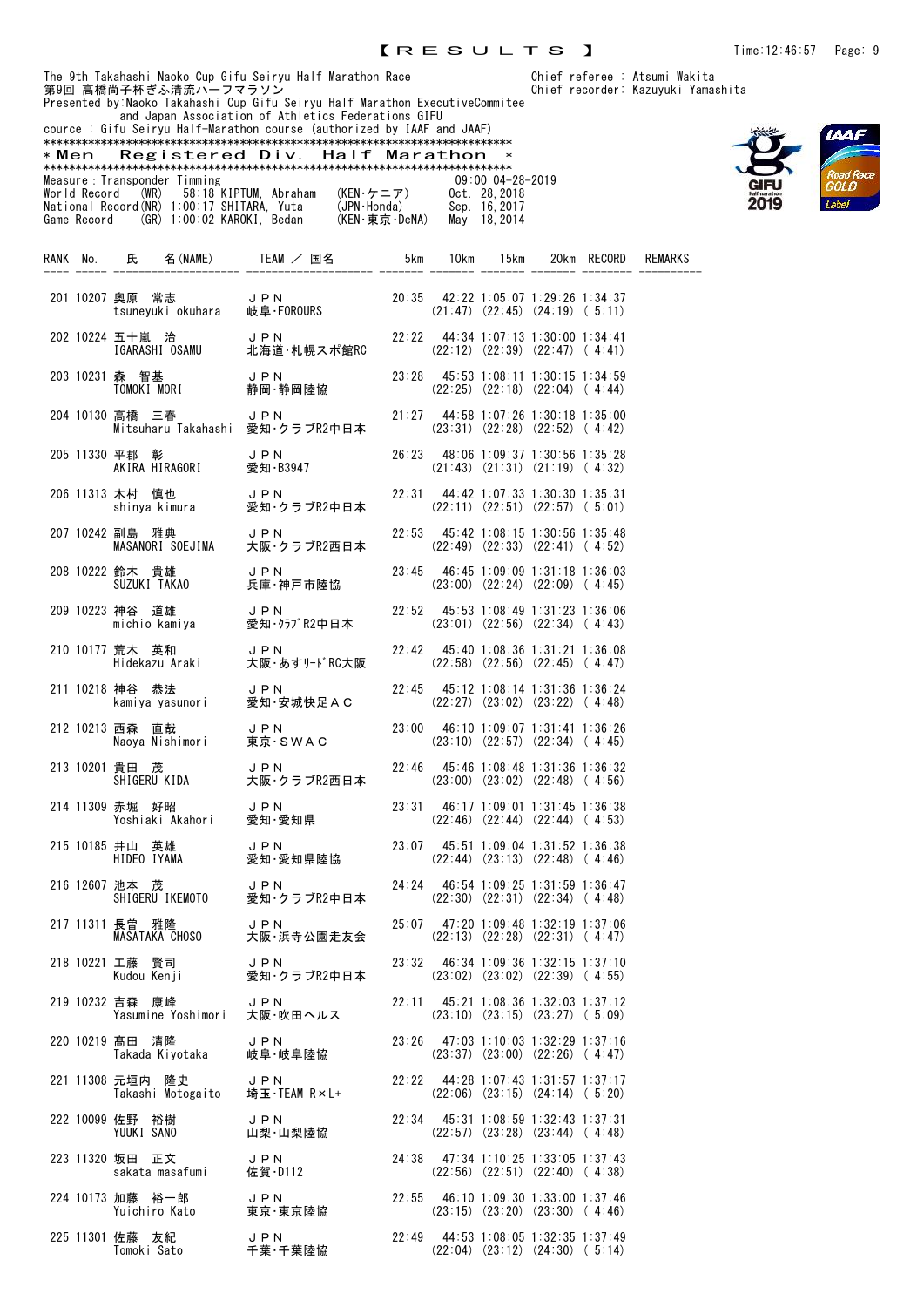$(22:21)$   $(22:11)$   $(24:15)$   $(5:14)$ 

 $(23:10)$   $(23:16)$   $(23:07)$   $(4:42)$ 

 $(23:20)$   $(23:46)$   $(23:49)$   $(4:46)$ 

 $(23:31)$   $(23:42)$   $(23:21)$   $(4:55)$ 

 $(23:50)$   $(23:54)$   $(23:48)$   $(4:57)$ 

 $(23:35)$   $(23:31)$   $(23:07)$   $(4:52)$ 

 $(23:48)$   $(24:14)$   $(23:54)$   $(4:53)$ 

 $(23:33)$   $(23:49)$   $(24:16)$   $(5:16)$ 

 $(24:08)$   $(23:11)$   $(23:01)$   $(4:57)$ 

 $(23:31)$   $(24:05)$   $(24:55)$   $(5:30)$ 

 $(23:33)$   $(24:19)$   $(24:36)$   $(5:25)$ 

 $(23:56)$   $(23:43)$   $(23:56)$   $(5:19)$ 

 $(23:42)$   $(23:33)$   $(23:45)$  ( 5:05)

<sup>t</sup>eree : Atsumi Wakita porder: Kazuyuki Yamashita





|       |              |                 | 第9回 高橋尚子杯ぎふ清流ハーフマラソン         | The 9th Takahashi Naoko Cup Gifu Seiryu Half Marathon Race<br>Presented by Naoko Takahashi Cup Gifu Seiryu Half Marathon ExecutiveCommitee<br>and Japan Association of Athletics Federations GIFU |               |          |                                       |                                                                               | Chief referee : Atsumi Waki<br>Chief recorder: Kazuyuki Ya |
|-------|--------------|-----------------|------------------------------|---------------------------------------------------------------------------------------------------------------------------------------------------------------------------------------------------|---------------|----------|---------------------------------------|-------------------------------------------------------------------------------|------------------------------------------------------------|
|       |              |                 |                              | cource: Gifu Seiryu Half-Marathon course (authorized by IAAF and JAAF)                                                                                                                            |               |          |                                       |                                                                               |                                                            |
| * Men |              |                 | Registered Div.              |                                                                                                                                                                                                   | Half Marathon |          | $\ast$                                |                                                                               |                                                            |
|       |              |                 |                              |                                                                                                                                                                                                   |               |          |                                       |                                                                               |                                                            |
|       |              |                 | Measure: Transponder Timming | (WR)   58:18 KIPTUM, Abraham                                                                                                                                                                      | (KEN・ケニア)     |          | $09:00$ $04-28-2019$<br>Oct. 28, 2018 |                                                                               |                                                            |
|       | World Record |                 |                              |                                                                                                                                                                                                   |               |          | Sep. 16, 2017                         |                                                                               |                                                            |
|       |              |                 |                              | National Record(NR) 1:00:17 SHITARA, Yuta (JPN·Honda)<br>Game Record (GR) 1:00:02 KAROKI, Bedan (KEN·東京·DeNA)                                                                                     |               |          | May 18, 2014                          |                                                                               |                                                            |
|       |              |                 |                              |                                                                                                                                                                                                   |               |          |                                       |                                                                               |                                                            |
|       |              |                 | RANK No. 氏 名 (NAME)          | TEAM / 国名                                                                                                                                                                                         |               | 5km 10km | 15km                                  | 20km RECORD                                                                   | <b>REMARKS</b>                                             |
|       |              |                 |                              |                                                                                                                                                                                                   |               |          |                                       |                                                                               |                                                            |
|       |              | 226 10167 松本 英樹 |                              | J P N                                                                                                                                                                                             |               |          |                                       | 21:23 43:45 1:06:34 1:32:12 1:38:29                                           |                                                            |
|       |              |                 | hideki matsumoto             | 岐阜·岐阜陸協                                                                                                                                                                                           |               |          |                                       | $(22:22)$ $(22:49)$ $(25:38)$ $(6:17)$                                        |                                                            |
|       |              |                 |                              |                                                                                                                                                                                                   |               |          |                                       |                                                                               |                                                            |
|       |              | 227 10140 船戸 久長 | hisanaga funato              | J P N<br>岐阜·関体協                                                                                                                                                                                   |               |          |                                       | 24:05 47:06 1:10:25 1:33:41 1:38:37<br>$(23:01)$ $(23:19)$ $(23:16)$ $(4:56)$ |                                                            |
|       |              |                 |                              |                                                                                                                                                                                                   |               |          |                                       |                                                                               |                                                            |
|       |              | 228 10170 中村 友哉 |                              | 中村 友哉      J P N<br>Nakamura Tomoya   岐阜・大垣体連                                                                                                                                                     |               |          |                                       | 24:32 47:41 1:10:24 1:33:28 1:38:41                                           |                                                            |
|       |              |                 |                              |                                                                                                                                                                                                   |               |          |                                       | $(23:09)$ $(22:43)$ $(23:04)$ $(5:13)$                                        |                                                            |
|       |              | 229 10240 竹内 俊之 |                              | JPN                                                                                                                                                                                               |               |          |                                       | $23:18$ 46:37 1:10:18 1:33:46 1:38:48                                         |                                                            |
|       |              |                 | Toshiyuki Takeuchi           | 長野·HIOKI                                                                                                                                                                                          |               |          |                                       | $(23:19)$ $(23:41)$ $(23:28)$ $(5:02)$                                        |                                                            |
|       |              | 230 11329 鳥居 和久 |                              | J P N                                                                                                                                                                                             | 24:24         |          |                                       | 47:52 1:11:13 1:34:03 1:39:02                                                 |                                                            |
|       |              |                 | KAZUHISA TORII               | 愛知·愛知陸協                                                                                                                                                                                           |               |          |                                       | $(23:28)$ $(23:21)$ $(22:50)$ $(4:59)$                                        |                                                            |
|       |              |                 |                              |                                                                                                                                                                                                   |               |          |                                       |                                                                               |                                                            |
|       |              | 231 11334 清水 宏昭 | HIROAKI SHIMIZU              | JPN<br>愛知・クラブR2中日本                                                                                                                                                                                |               |          |                                       | 24:46 48:17 1:11:23 1:34:15 1:39:14<br>$(23:31)$ $(23:06)$ $(22:52)$ $(4:59)$ |                                                            |
|       |              |                 |                              |                                                                                                                                                                                                   |               |          |                                       |                                                                               |                                                            |
|       |              | 232 10205 山田 茂樹 |                              | JPN                                                                                                                                                                                               | 21:25         |          |                                       | 44:44 1:09:41 1:34:30 1:39:14                                                 |                                                            |
|       |              |                 | Yamada Shigeki               | 岐阜·岐阜                                                                                                                                                                                             |               |          |                                       | $(23:19)$ $(24:57)$ $(24:49)$ $(4:44)$                                        |                                                            |
|       |              | 233 10250 安田 英士 |                              | JPN                                                                                                                                                                                               |               |          |                                       | $22:55$ 45:59 1:09:55 1:34:02 1:39:15                                         |                                                            |
|       |              |                 | eiji yasuda                  | 岐阜・若鮎クラブ岐阜                                                                                                                                                                                        |               |          |                                       | $(23:04)$ $(23:56)$ $(24:07)$ $(5:13)$                                        |                                                            |
|       |              | 234 11343 山内 真樹 |                              | JPN                                                                                                                                                                                               | 23:37         |          |                                       | 46:08 1:09:22 1:33:48 1:39:16                                                 |                                                            |
|       |              |                 | Masaki YAMAUCHI              | 愛知·クラブR2中日本                                                                                                                                                                                       |               |          |                                       | $(22:31)$ $(23:14)$ $(24:26)$ $(5:28)$                                        |                                                            |
|       |              |                 |                              |                                                                                                                                                                                                   |               |          |                                       |                                                                               |                                                            |
|       |              | 235 10249 柳澤 淳  | Jun Yanagisawa               | JPN<br>千葉 千葉陸協                                                                                                                                                                                    | 23:35         |          |                                       | 46:44 1:10:30 1:34:11 1:39:27<br>$(23:09)$ $(23:46)$ $(23:41)$ $(5:16)$       |                                                            |
|       |              |                 |                              |                                                                                                                                                                                                   |               |          |                                       |                                                                               |                                                            |
|       |              | 236 11327 石川 伸  |                              | J P N                                                                                                                                                                                             | 23:34         |          |                                       | 46:05 1:09:01 1:34:31 1:39:31                                                 |                                                            |
|       |              |                 | shin ishikawa                | 愛知·YOUKI陸上クラブ                                                                                                                                                                                     |               |          |                                       | $(22:31)$ $(22:56)$ $(25:30)$ $(5:00)$                                        |                                                            |

237 23003 加納 博文 JPN 25:40 48:01 1:10:12 1:34:27 1:39:41

238 11331 古谷 祐二 JPN 25:27 48:37 1:11:53 1:35:00 1:39:42

239 11318 上杉 嘉邦 JPN 24:02 47:22 1:11:08 1:34:57 1:39:43<br>Yoshikuni Uesugi 京都·申請中 (23:20) (23:46) (23:49) (4:46)

240 11335 井上 弘一 JPN 24:18 47:49 1:11:31 1:34:52 1:39:47

241 11325 渡部 勇 JPN 23:43 47:05 1:11:01 1:34:55 1:40:08<br>
watabe isamu 愛知・クラブR2中日本 (23:22) (23:56) (23:54) (5:13)

242 10247 三上 学 JPN 23:42 47:32 1:11:26 1:35:14 1:40:11

243 10236 戸土 光徳 JPN 25:10 48:45 1:12:16 1:35:23 1:40:15

244 10227 池田 一生 JPN 23:35 47:23 1:11:37 1:35:31 1:40:24<br>KAZUO IKEDA 大阪·くろうさぎRC (23:48) (24:14) (23:54) (4:53)

245 10246 八木 泰知 JPN 23:33 47:06 1:10:55 1:35:11 1:40:27

246 10244 嶋岡 俊夫 JPN 25:33 49:41 1:12:52 1:35:53 1:40:50<br>TOSHIO SHIMAOKA 奈良・奈良陸協 (24:08) (23:11)(23:01)(4:57)

247 10168 大西 直樹 JPN 23:08 46:39 1:10:44 1:35:39 1:41:09

248 11312 大道 靖孝 JPN 23:34 47:07 1:11:26 1:36:02 1:41:27

249 11333 笠井 昭典 JPN 24:33 48:29 1:12:12 1:36:08 1:41:27

250 11353 奥村 敏英 JPN 25:35 49:17 1:12:50 1:36:35 1:41:40

watabe isamu 愛知・クラブR2中日本 (23:22) (23:56) (23:54) (5:13)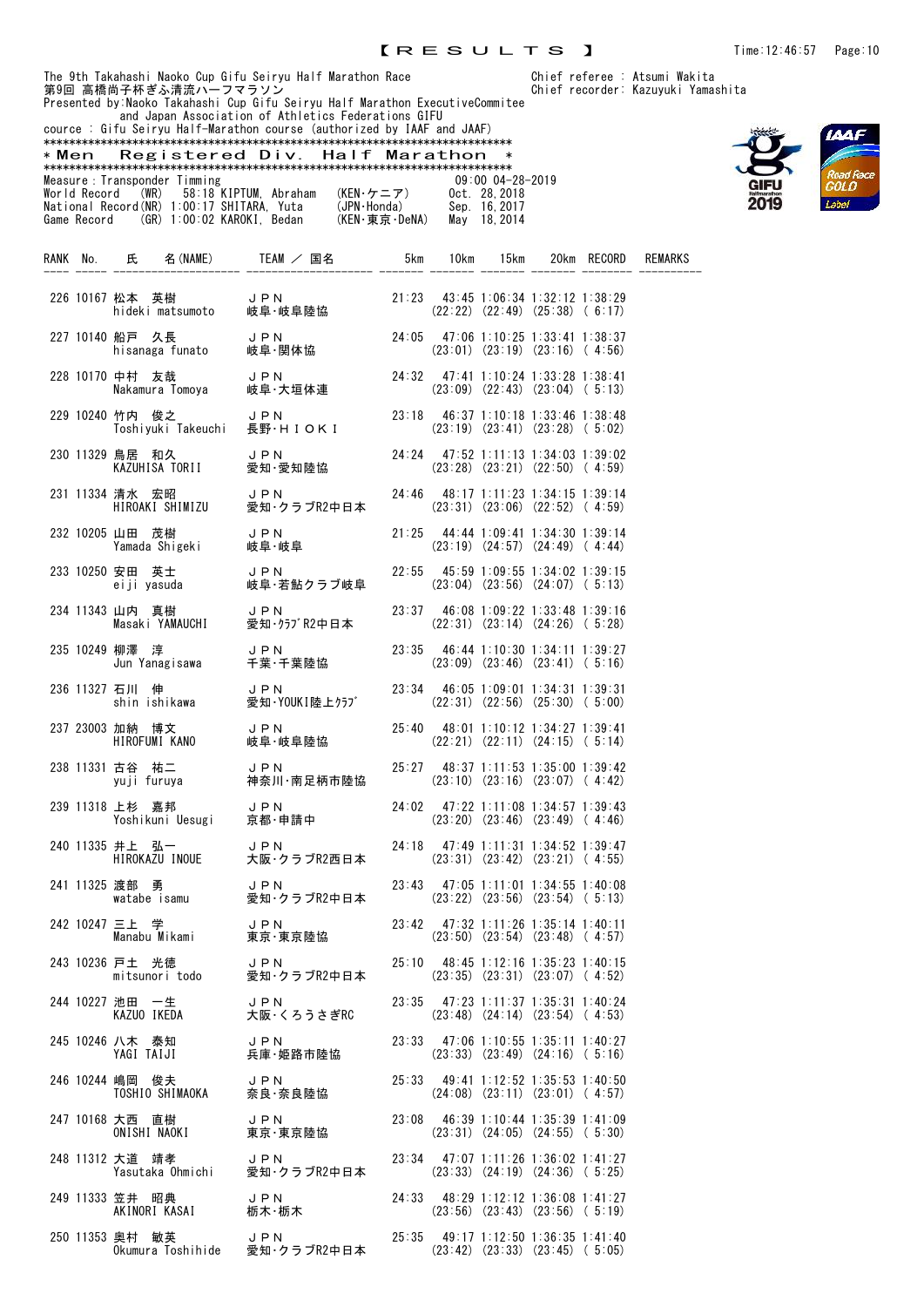The 9th Takahashi Naoko Cup Gifu Seiryu Half Marathon Race Chief referee : Atsumi Wakita 第9回 高橋尚子杯ぎふ清流ハーフマラソン しゅうしょう しょうしゃ Chief recorder: Kazuyuki Yamashita Presented by:Naoko Takahashi Cup Gifu Seiryu Half Marathon ExecutiveCommitee and Japan Association of Athletics Federations GIFU cource : Gifu Seiryu Half-Marathon course (authorized by IAAF and JAAF) \*\*\*\*\*\*\*\*\*\*\*\*\*\*\*\*\*\*\*\*\*\*\*\*\*\*\*\*\*\*\*\*\*\*\*\*\*\*\*\*\*\*\*\*\*\*\*\*\*\*\*\*\*\*\*\*\*\*\*\*\*\*\*\*\*\*\*\*\*\*\*\*\*\* \* Men Registered Div. Half Marathon \* \*\*\*\*\*\*\*\*\*\*\*\*\*\*\*\*\*\*\*\*\*\*\*\*\*\*\*\*\*\*\*\*\*\*\*\*\*\*\*\*\*\*\*\*\*\*\*\*\*\*\*\*\*\*\*\*\*\*\*\*\*\*\*\*\*\*\*\*\*\*\*\*\*\* Measure: Transponder Timming 09:00 04-28-2019<br>
World Record (WR) 58:18 KIPTUM, Abraham (KEN·ケニア) 0ct. 28, 2018<br>
National Record (NR) 1:00:17 SHITARA, Yuta (JPN·Honda) Sep. 16, 2017<br>
Game Record (GR) 1:00:02 KAROKI, Bedan World Record (WR) 58:18 KIPTUM, Abraham (KEN・ケニア) Oct. 28,2018 National Record(NR) 1:00:17 SHITARA, Yuta (JPN・Honda) Sep. 16,2017 Game Record (GR) 1:00:02 KAROKI, Bedan (KEN・東京・DeNA) May 18,2014 RANK No. 氏 名(NAME) TEAM / 国名 5km 10km 15km 20km RECORD REMARKS



|  |                                                            | 251 10197 和野 義彦 JPN 24:32 48:42 1:12:44 1:36:42 1:41:42<br>WANO YOSHIHIKO 大阪・あまおうRC (24:10) (24:02) (23:58) (5:00)                              |  |                                                                                   |  |  |
|--|------------------------------------------------------------|-------------------------------------------------------------------------------------------------------------------------------------------------|--|-----------------------------------------------------------------------------------|--|--|
|  |                                                            | 252 11337 平塚 光明     JPN        25:21  49:37 1:13:29 1:36:44 1:41:45<br>mitsuaki hiratsuka  岐阜・高山陸上クラブ     (24:16) (23:52) (23:15) (5:01)        |  |                                                                                   |  |  |
|  | 253 10225 小林 浩之 JPN                                        | 小林 浩之     J P N          22:47  45:29 1:10:05 1:36:18 1:41:53<br>HIROYUKI KOBAYASHI  岐阜・タカマラソンクラブ       (22:42) (24:36) (26:13)(5:35)           |  |                                                                                   |  |  |
|  |                                                            | 254 11348 塚原 立志     JPN        25:44  49:28 1:13:27 1:37:00 1:41:57<br>【Tatsushi Tsukahara  愛知・クラブR2中日本     (23:44)(23:59)(23:33)(4:57)         |  |                                                                                   |  |  |
|  |                                                            | 255 11304 武田 貴       J P N         25∶07  49∶13 1∶13∶11 1∶36∶57 1∶41∶58<br>【TAKASHI TAKEDA    神奈川・横浜市陸協       (24∶06) (23∶58) (23∶46) (5∶01)    |  |                                                                                   |  |  |
|  |                                                            | 256 10091 長谷川浩二      J P N         23:36   47:09 1:11:17 1:36:22 1:42:00<br>KOJI HASEGAWA    愛知・CR2中日本       (23:33) (24:08) (25:05)(5:38)      |  |                                                                                   |  |  |
|  |                                                            | 257 10141 鈴木 和穂      J P N          20:09  40:56 1:04:11 1:35:59 1:42:06<br>Kazuho Suzuki    愛知・愛知陸協           (20:47) (23:15) (31:48)( 6:07)   |  |                                                                                   |  |  |
|  |                                                            | 258 10192 利田 洋之      J P N        23:22   47:18 1:12:00 1:36:52 1:42:08<br>kagata hiroyuki   滋賀·滋賀マスターズAC      (23:56) (24:42) (24:52)(5:16)    |  |                                                                                   |  |  |
|  |                                                            | 259 11322 江幡 則行      J P N         24:05 47:24 1:11:25 1:36:16 1:42:12<br>noriyuki ebata    岐阜·FOROURS           (23:19) (24:01) (24:51) (5:56) |  |                                                                                   |  |  |
|  | 260 11328 塚本 康雅                                            | 塚本 康雅      J P N         24:16  48:36 1:13:15 1:37:10 1:42:19<br>yasumasa tsukamoto  愛知・三菱電機稲沢      (24:20)(24:39)(23:55)( 5:09)                |  |                                                                                   |  |  |
|  | 261 10193 今泉 茂幸                                            | 今泉 茂幸 JPN 23:52 48:02 1:12:26 1:37:04 1:42:24<br>shigeyuki imaizumi 愛知·eA愛知 (24:10) (24:24) (24:38) (5:20)                                      |  |                                                                                   |  |  |
|  |                                                            | 262 11303 相原 規之 J P N 25:06 48:59 1:13:00 1:37:25 1:42:49<br>NORIYUKI AIHARA 神奈川·eA神奈川 (23:53) (24:01) (24:25) (5:24)                           |  |                                                                                   |  |  |
|  |                                                            | 263 10248 大高 淳 J P N 24:13 48:58 1:13:14 1:37:45 1:42:55<br>jun otaka 東京·ウルトラプロジェクト (24:45) (24:16) (24:31) (5:10)                              |  |                                                                                   |  |  |
|  |                                                            | 264 11315 竹内 明城 JPN 25:22 49:32 1:13:37 1:37:49 1:43:03<br>AKISHIRO TAKEUCHI 三重·三重陸協 (24:10) (24:05) (24:12) (5:14)                             |  |                                                                                   |  |  |
|  |                                                            |                                                                                                                                                 |  |                                                                                   |  |  |
|  |                                                            | 266 11306 中森 洋治      J P N        24:31  49:14 1:14:00 1:38:40 1:43:44<br>yoji nakamori    愛知・愛知陸協          (24:43) (24:46) (24:40)(5:04)       |  |                                                                                   |  |  |
|  |                                                            | 267 11302 辻野 一郎      J P N         24:29  48:44 1:14:06 1:38:55 1:43:50<br>【CHIRO TSUJINO   大阪·大阪陸協           (24:15) (25:22) (24:49)( 4:55)    |  |                                                                                   |  |  |
|  | KENJI ADACHI                                               | 268 11326 足立 謙二 JPN 25:04 49:28 1:14:13 1:38:40 1:44:00<br>岐阜·岐阜陸協                                                                              |  | $(24:24)$ $(24:45)$ $(24:27)$ $(5:20)$                                            |  |  |
|  | 269 11354 加賀 章浩 し P N<br>Akihiro Kaga 愛知·クラブR2中日本          |                                                                                                                                                 |  | $25:05$ 48:42 1:12:31 1:37:04 1:44:32<br>$(23:37)$ $(23:49)$ $(24:33)$ $(7:28)$   |  |  |
|  | 270 11342 西川 トオル JPN<br>Toru Nishikawa 愛知·豊橋市役所            |                                                                                                                                                 |  | 27:16  51:34  1:15:17  1:39:18  1:44:33<br>$(24:18)$ $(23:43)$ $(24:01)$ $(5:15)$ |  |  |
|  | 271 12608 横井 裕一 JPN<br>yuuiti yokoi 愛知・クラブR2中日本            |                                                                                                                                                 |  | 26:53 51:21 1:15:11 1:39:47 1:44:55<br>$(24:28)$ $(23:50)$ $(24:36)$ $(5:08)$     |  |  |
|  | 272 10196 渡邊 義雄 コロト<br>Yoshio Watanabe 東京·東京陸協             |                                                                                                                                                 |  | $22:27$ 47:40 1:13:38 1:39:40 1:45:03<br>$(25:13)$ $(25:58)$ $(26:02)$ $(5:23)$   |  |  |
|  | 273 10228 吉田 正明<br>吉田 正明 しい DIN<br>Masaaki Yoshida 京都·京都陸協 | JPN                                                                                                                                             |  | $23:04$ 48:51 1:13:41 1:41:04 1:46:19<br>$(25:47)$ $(24:50)$ $(27:23)$ $(5:15)$   |  |  |
|  | 274 10145 清水和彦<br>SHIMIZU KAZUHIKO 愛知 豊川クラブ                | JPN                                                                                                                                             |  | $26:01$ 51:35 1:16:54 1:41:29 1:46:29<br>$(25:34)$ $(25:19)$ $(24:35)$ $(5:00)$   |  |  |
|  | 275 10234 木本 太一郎     JPN                                   |                                                                                                                                                 |  | 25:00 49:50 1:15:05 1:41:06 1:46:42                                               |  |  |

taichirou kimoto 岐阜・ジョギングク ハリボテ (24:50) (25:15) (26:01) ( 5:36)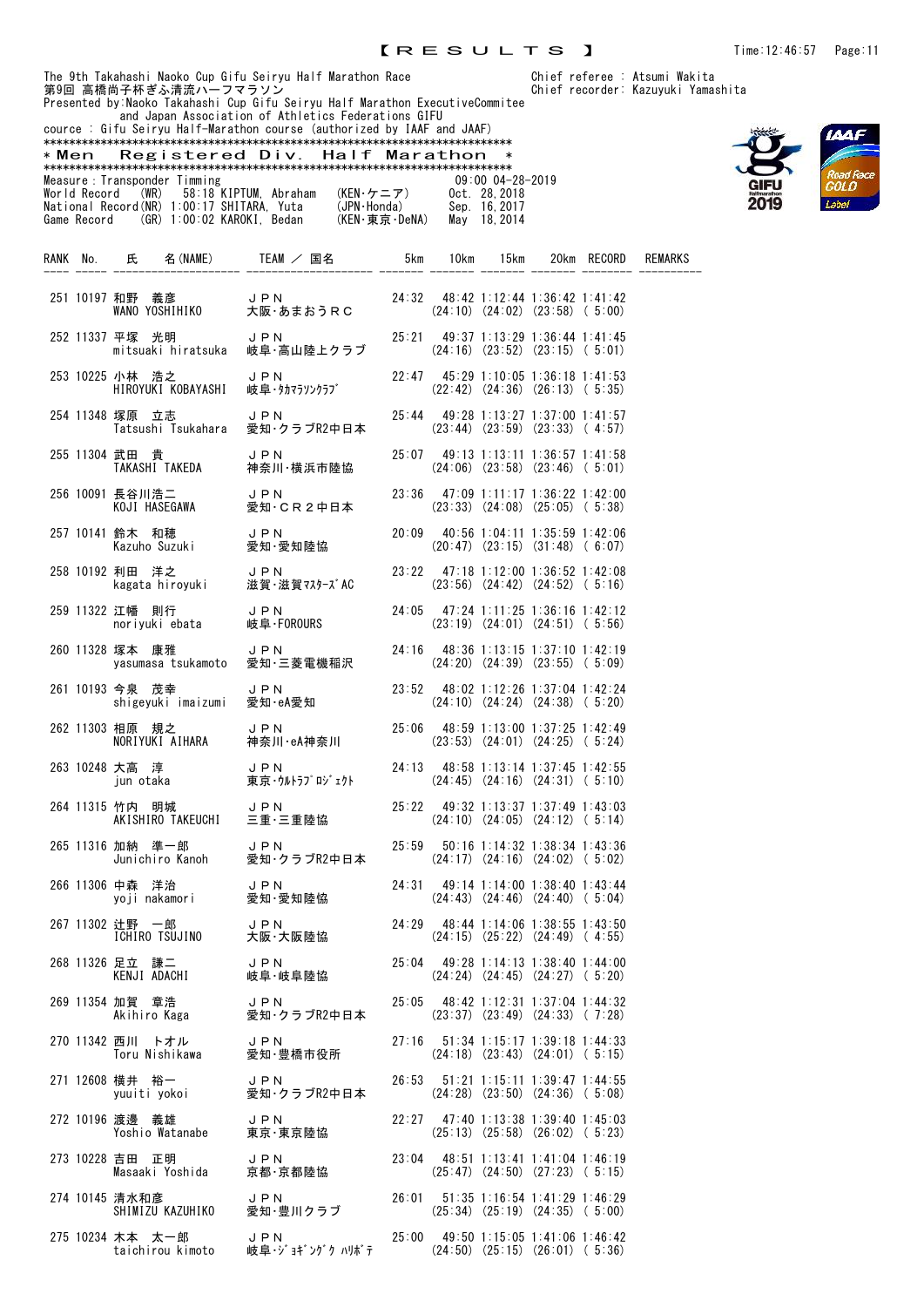and Japan Association of Athletics Federations GIFU cource : Gifu Seiryu Half-Marathon course (authorized by IAAF and JAAF)



| <u>000100 . MITU OOTI JU HUIT MUI UCHOH OOUI OO (UUCHOI ILOU MJ ITIME UHU OJMI)</u> |                               |               |                      |
|-------------------------------------------------------------------------------------|-------------------------------|---------------|----------------------|
|                                                                                     |                               |               |                      |
| * Men                                                                               | Registered Div. Half Marathon |               |                      |
|                                                                                     |                               |               |                      |
| Measure : Transponder Timming                                                       |                               |               | $09:00$ $04-28-2019$ |
| World Record (WR) 58:18 KIPTUM, Abraham                                             |                               | (KEN・ケニア)     | Oct. 28.2018         |
| National Record (NR) 1:00:17 SHITARA, Yuta                                          |                               | (JPN·Honda)   | Sep. 16.2017         |
| Game Record (GR) 1:00:02 KAROKI. Bedan                                              |                               | (KEN・東京・DeNA) | May 18.2014          |

|  |                 |                                 | RANK No. 氏 名(NAME) TEAM / 国名 5km 10km 15km                                                                                                                   |  |                                                                                         | 20km RECORD | REMARKS |
|--|-----------------|---------------------------------|--------------------------------------------------------------------------------------------------------------------------------------------------------------|--|-----------------------------------------------------------------------------------------|-------------|---------|
|  |                 |                                 | 276 11317 高原 一公      J P N        24:40  49:50 1:15:39 1:41:38 1:47:08<br>Kazuhiro Takahara  埼玉・R×Lプラス      (25:10) (25:49) (25:59) ( 5:30)                  |  |                                                                                         |             |         |
|  | 277 10245 鎗山 純一 |                                 | 鎗山 純一      JPN         25:12 51:18 1:16:29 1:42:20 1:47:50<br>jyunichi yariyama  東京・東京陸協        (26:06) (25:11) (25:51) ( 5:30)                              |  |                                                                                         |             |         |
|  |                 |                                 | 278 11355 朝岡 信行      J PN         26:05  51:44 1:17:18 1:42:40 1:48:00<br>NOBUYUKI ASAOKA   東京・クラブR2東日本      (25:39) (25:34) (25:22)( 5:20)                  |  |                                                                                         |             |         |
|  |                 |                                 | 279 11324 田中 幹雄 JPN<br>mikio tanaka    岐阜・土岐走友                                                                                                               |  | 25:58 52:43 1:17:37 1:42:44 1:48:04<br>$(26:45)$ $(24:54)$ $(25:07)$ $(5:20)$           |             |         |
|  |                 |                                 | 280 11321 茂呂 親利      J P N          26:29   51:49 1:17:53 1:42:55 1:48:10<br>Chikatoshi Moro   東京·東京陸協                       (25:20) (26:04) (25:02) ( 5:15) |  |                                                                                         |             |         |
|  |                 |                                 | 281 11319 前川尻 真司    J P N        25:39  51:35 1:17:05 1:43:05 1:48:32<br>Shinji Maekawajiri  広島·黄金山AC        (25:56) (25:30) (26:00) (5:27)                  |  |                                                                                         |             |         |
|  |                 |                                 | 282 11344 板橋 寛      J P N        26:20  52:38 1:18:18 1:43:50 1:49:14<br>Hiroshi Itabashi   東京·東京陸協         (26:18) (25:40)(25:32)(5:24)                     |  |                                                                                         |             |         |
|  |                 |                                 | 283 12612 児山 治        J P N         27:56  53:28 1:18:37 1:43:43 1:49:17<br>0samu koyama    香川·海満隊           (25:32) (25:09) (25:06)(5:34)                   |  |                                                                                         |             |         |
|  |                 |                                 | 284 11347 安本 太一      J P N         26:12 51:11 1:17:00 1:43:31 1:49:26<br>Taichi Yasumoto   愛知·愛知陸協         (24:59) (25:49) (26:31) ( 5:55)                  |  |                                                                                         |             |         |
|  |                 |                                 | 285 12606 久保田 将一     J PN        29:19 54:58 1:18:51 1:44:02 1:49:29<br>shoichi kubota   神奈川・サムズアップ     (25:39) (23:53) (25:11) (5:27)                       |  |                                                                                         |             |         |
|  |                 |                                 | 286 13804 立山 哲夫          J P N<br>Tetsuo Tateyama       東京・クラブR2東日本                                                                                          |  | 30:02  55:36  1:20:47  1:44:50  1:49:46<br>$(25:34)$ $(25:11)$ $(24:03)$ $(4:56)$       |             |         |
|  | 287 11336 杉崎 博隆 |                                 | 杉崎 博隆          JPN<br>HIROTAKA SUGIZAKI     大阪・レッツランラン                                                                                                       |  | 26:33 50:44 1:15:59 1:43:20 1:50:19<br>$(24:11)$ $(25:15)$ $(27:21)$ $(6:59)$           |             |         |
|  |                 |                                 | 288 12602 小出 恭裕 - JPN<br>KOIDE YASUHIRO - 愛知・あいち健康の森                                                                                                         |  | $29:23$ $55:31$ 1:21:44 1:47:17 1:52:23<br>$(26:08)$ $(26:13)$ $(25:33)$ $(5:06)$       |             |         |
|  |                 |                                 |                                                                                                                                                              |  | 26:50 53:01 1:19:38 1:46:34 1:52:28<br>$(26:11)$ $(26:37)$ $(26:56)$ $(5:54)$           |             |         |
|  |                 |                                 | 290 13805 浅井 俊行                  J P N                             29<br>TOSHIYUKI ASAI       埼玉・日医ジョッガーズ                                                    |  | 29:49 54:59 1:20:56 1:47:28 1:52:50<br>$(25:10)$ $(25:57)$ $(26:32)$ $(5:22)$           |             |         |
|  |                 |                                 | 291 12601 河野 秀樹      J P N         28:10  53:02 1:18:47 1:46:29 1:52:58<br>hideki kouno    愛知・愛知陸協                            (24:52) (25:45) (27:42)( 6:29) |  |                                                                                         |             |         |
|  |                 |                                 | 292 11314 西村 政行 JPN 27:16 54:55 1:21:39 1:47:39 1:53:07 nishimura masayuki 愛知・クラブR2中日本 (27:39) (26:44) (26:00) (5:28)                                        |  |                                                                                         |             |         |
|  | 293 13803 東瀧 充孝 |                                 | JPN<br>higashitaki mitsunor 大阪・大阪陸協                                                                                                                          |  | $29:45$ $55:29$ 1:21:31 1:47:55 1:53:42<br>$(25:44)$ $(26:02)$ $(26:24)$ $(5:47)$       |             |         |
|  |                 | 294 10230 撰 彰<br>Akira Erami    | JPN<br>兵庫·神戸市陸協                                                                                                                                              |  | 25:44 52:41 1:20:44 1:49:06 1:54:48<br>$(26:57)$ $(28:03)$ $(28:22)$ $(5:42)$           |             |         |
|  | 295 11345 永井 辰也 | NAGAI TATSUYA                   | JPN<br>岐阜·岐阜陸協                                                                                                                                               |  | 27:47 54:25 1:21:22 1:49:13 1:55:19<br>$(26:38)$ $(26:57)$ $(27:51)$ $(6:06)$           |             |         |
|  | 296 11341 後藤 治英 | GOTO HARUHIDE                   | JPN<br>東京・東京陸協                                                                                                                                               |  | 26:49 53:49 1:20:51 1:50:09 1:55:30<br>$(27:00)$ $(27:02)$ $(29:18)$ $(5:21)$           |             |         |
|  |                 | 297 12611 河田 国夫<br>kawada kunio | J P N<br>岐阜·KYB                                                                                                                                              |  | 29:03  56:43  1:25:04  1:52:31  1:58:02<br>$(27:40)$ $(28:21)$ $(27:27)$ $(5:31)$       |             |         |
|  | 298 11340 嶋 伸夫  | shima nobuo                     | J P N<br>三重·三重陸協                                                                                                                                             |  | 30:26  58:59  1:26:28  1:53:26  1:58:47<br>$(28:33)$ $(27:29)$ $(26:58)$ $(5:21)$       |             |         |
|  | 299 21102 松久 哲也 |                                 | <b>JPN</b><br>Tetsuya Matsuhisa 岐阜·岐阜陸協                                                                                                                      |  | $29:35$ $58:13$ $1:27:25$ $1:57:14$ $2:03:41$<br>$(28:38)$ $(29:12)$ $(29:49)$ $(6:27)$ |             |         |
|  |                 | 300 21101 奥村 豊                  | JPN<br>YUTAKA OKUMURA 東京·農林走友会                                                                                                                               |  | $27:55$ $55:28$ 1:25:09 1:58:10 2:05:37<br>$(27:33)$ $(29:41)$ $(33:01)$ $(7:27)$       |             |         |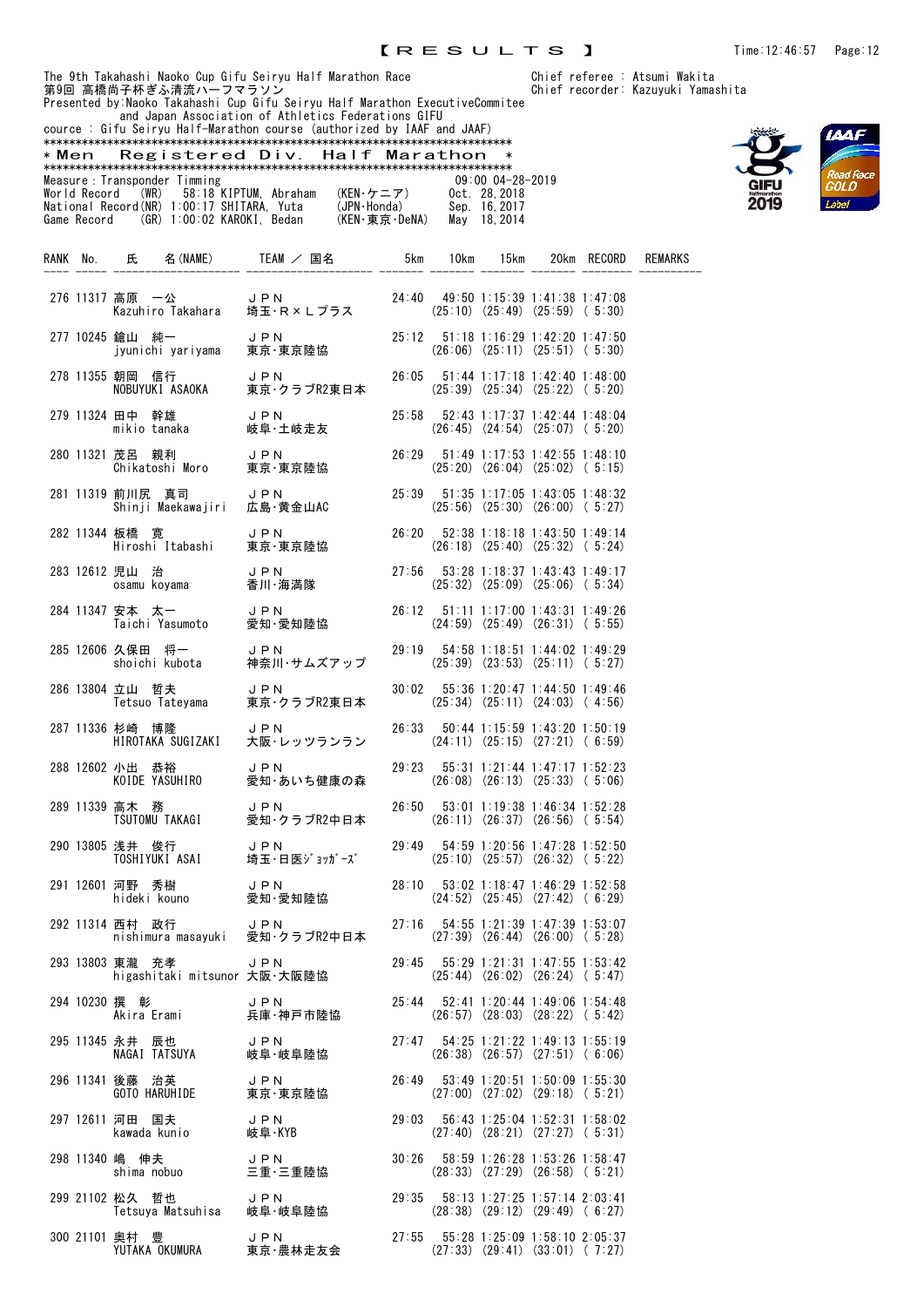

|                                                                        |  |  | and Japan Association of Athletics Federations GIFU |                      |  |  |  |  |  |
|------------------------------------------------------------------------|--|--|-----------------------------------------------------|----------------------|--|--|--|--|--|
| cource: Gifu Seiryu Half-Marathon course (authorized by IAAF and JAAF) |  |  |                                                     |                      |  |  |  |  |  |
|                                                                        |  |  |                                                     |                      |  |  |  |  |  |
| * Men                                                                  |  |  | Registered Div. Half Marathon                       |                      |  |  |  |  |  |
|                                                                        |  |  |                                                     |                      |  |  |  |  |  |
| Measure: Transponder Timming                                           |  |  |                                                     | $09:00$ $04-28-2019$ |  |  |  |  |  |
| World Record (WR) 58:18 KIPTUM, Abraham                                |  |  | (KEN・ケニア)                                           | Oct. 28.2018         |  |  |  |  |  |
| National Record(NR) 1:00:17 SHITARA, Yuta                              |  |  | (JPN·Honda)                                         | Sep. 16.2017         |  |  |  |  |  |
| Game Record (GR) 1:00:02 KAROKI. Bedan                                 |  |  | (KEN・東京・DeNA)                                       | May 18, 2014         |  |  |  |  |  |
|                                                                        |  |  |                                                     |                      |  |  |  |  |  |

|              | RANK No. 氏                                           | 名 (NAME) TEAM / 国名                                                                                                                             | 5km                                     | 10km | 15km |                                                                                   | 20km RECORD | <b>REMARKS</b> |
|--------------|------------------------------------------------------|------------------------------------------------------------------------------------------------------------------------------------------------|-----------------------------------------|------|------|-----------------------------------------------------------------------------------|-------------|----------------|
|              |                                                      | 301 22817 木下 雅彦      J P N        31:15 1:00:31 1:30:01 1:59:46 2:06:04<br>kinoshita masahiko  愛知・クラブR2中日本     (29:16) (29:30) (29:45) ( 6:18) |                                         |      |      |                                                                                   |             |                |
|              |                                                      | 302 13801 数野 勝巳     J P N<br>KATSUMI KAZUNO    東京·江東区陸協                                                                                        |                                         |      |      | $32:35$ 1:01:19 1:30:18 1:59:49 2:06:25<br>$(28:44)$ $(28:59)$ $(29:31)$ $(6:36)$ |             |                |
|              | 303 10251 池本 正幸      J P N<br>masayuki ikemoto  愛知·ア | JPN<br>愛知・アイシンAW                                                                                                                               | 26:41  55:13  1:26:24  1:59:48  2:07:39 |      |      | $(28:32)$ $(31:11)$ $(33:24)$ $(7:51)$                                            |             |                |
|              | 304 10092 沼田 進                                       | 沼田 進       JPN<br>susumu numata    埼玉・埼玉陸協                                                                                                     |                                         |      |      | 31:50 1:00:35 1:31:11 2:02:40 2:09:32<br>$(28:45)$ $(30:36)$ $(31:29)$ $(6:52)$   |             |                |
|              |                                                      | 305 11350 薮根 一貴      J P N         26:52<br>KAZUTAKA YABUNE   東京・クラブR2東日本      (2                                                              |                                         |      |      | 56:10 1:26:18 2:04:17 2:10:23<br>$(29:18)$ $(30:08)$ $(37:59)$ $(6:06)$           |             |                |
|              |                                                      | 306 11338 大竹 栄治      J P N<br>Ei ji Ootake     千葉・千葉陸連                                                                                         |                                         |      |      | 30:05 1:03:25 1:34:36 2:04:45 2:10:54<br>$(33:20)$ $(31:11)$ $(30:09)$ $(6:09)$   |             |                |
|              |                                                      | 307 10211 前田 敦行      J PN<br>Maeda Atsuyuki    愛知・クラプR2中日本                                                                                     |                                         |      |      | 42:04 1:11:43 1:38:27 2:06:27 2:11:56<br>$(29:39)$ $(26:44)$ $(28:00)$ $(5:29)$   |             |                |
|              |                                                      | 308 11351 齊藤 誠 JPN JPN 30:<br>Saitou Makoto 京都·京都陸協                                                                                            |                                         |      |      | 30:46 1:00:52 1:32:17 2:06:54 2:13:39<br>$(30:06)$ $(31:25)$ $(34:37)$ $(6:45)$   |             |                |
|              |                                                      | 309 11349 今泉 雄太      J P N        33:32 1:02:43 1:33:54 2:07:27 2:15:01<br>Yuta Imaizumi    東京・日本学連クラブ     (29:11) (31:11) (33:33) ( 7:34)     |                                         |      |      |                                                                                   |             |                |
|              |                                                      | 310 12603 飯田 義仁      J P N         29:45  59:40 1:33:15 2:08:39 2:15:31<br>YOSHIHITO IIDA    愛知・クラブR2中日本      (29:55) (33:35) (35:24) ( 6:52)  |                                         |      |      |                                                                                   |             |                |
|              |                                                      | 311 11307 酒井 啓 J P N 28:49 1:01:55 1:32:04 2:10:09 2:15:36<br>AKIRA SAKAI 東京·東京陸協 (33:06) (30:09) (38:05) (5:27)                               |                                         |      |      |                                                                                   |             |                |
|              | 312 11352 杉浦 順之介 JPN<br>JUNNOSUKE SUGIURA 埼玉·TI      | J P N 28:58 59:14 1:31:12 2:09:57 2:21:09<br>埼玉・TEAM R×L+ (30:16) (31:58) (38:45) (11:12)                                                      |                                         |      |      |                                                                                   |             |                |
|              | 坪内 敦<br>ATSUSHI TSUBOUCHI<br>313 23006 坪内 敦          | JPN<br>岐阜・岐阜陸協                                                                                                                                 |                                         |      |      | 38:28 1:09:37 1:41:36 2:16:01 2:23:48<br>$(31:09)$ $(31:59)$ $(34:25)$ $(7:47)$   |             |                |
|              | 314 21103 吉田 光雄                                      | 吉田 光雄      J P N<br>yoshida mitsuo    東京・板橋区陸協                                                                                                 |                                         |      |      | 37:03 1:10:47 1:44:37 2:17:15 2:23:56<br>$(33:44)$ $(33:50)$ $(32:38)$ $(6:41)$   |             |                |
|              |                                                      | 315 12610 武政 勝巳            J P N<br>KATSUMI TAKEMASA       神奈川・サムズ・アップ                                                                         |                                         |      |      | 31:08 1:13:49 1:38:46 2:18:22 2:24:52<br>$(42:41)$ $(24:57)$ $(39:36)$ $(6:30)$   |             |                |
|              |                                                      | 316 20002 廣瀬 達也 リPN JPN 28<br>Hirose Tatsuya 石川·石川陸協                                                                                           |                                         |      |      | 28:42 59:12 1:35:23 2:21:19 2:32:02<br>$(30:30)$ $(36:11)$ $(45:56)$ $(10:43)$    |             |                |
| 317 21104 藤田 | 藤田 ー JPN<br>Hajime Fujita 岩手・北上市陸協                   |                                                                                                                                                |                                         |      |      | 36:12 1:12:01 1:47:51 2:24:32 2:32:05<br>$(35:49)$ $(35:50)$ $(36:41)$ $(7:33)$   |             |                |
|              | 318 23001 八木 直道<br>Naomichi Yagi                     | J P N<br>静岡·SMILEY                                                                                                                             |                                         |      |      | 38:22 1:13:36 1:48:29 2:24:56 2:32:07<br>$(35:14)$ $(34:53)$ $(36:27)$ $(7:11)$   |             |                |
|              | 319 23005 藤田 博久<br>HIROHISA FUJITA                   | JPN<br>東京·TEAM RL+                                                                                                                             |                                         |      |      | 40:04 1:16:33 1:51:01 2:28:10 2:35:50<br>$(36:29)$ $(34:28)$ $(37:09)$ $(7:40)$   |             |                |
|              | 320 20001 武田脩平<br>shuhei takeda                      | JPN<br>千葉・チームアクセル                                                                                                                              |                                         |      |      | 33:39 1:09:38 1:46:39 2:26:56 2:35:55<br>$(35:59)$ $(37:01)$ $(40:17)$ $(8:59)$   |             |                |
|              | 321 12609 中村 浩司<br>KOUJI NAKAMURA                    | J P N<br>愛知·クラブR2中日本                                                                                                                           |                                         |      |      | 40:10 1:13:53 1:53:37 2:29:51 2:36:28<br>$(33:43)$ $(39:44)$ $(36:14)$ $(6:37)$   |             |                |
|              | 322 13807 杉山 晴彦<br>Haruhiko Sugiyama                 | J P N<br>東京·東京陸協                                                                                                                               |                                         |      |      | 47:34 1:23:31 1:58:40 2:34:58 2:42:22<br>$(35:57)$ $(35:09)$ $(36:18)$ $(7:24)$   |             |                |
|              | 323 13806 小谷 博隆<br>hirotaka kotani                   | J P N<br>兵庫・えびすRC                                                                                                                              |                                         |      |      | 38:31 1:15:34 1:54:02 2:35:20 2:44:11<br>$(37:03)$ $(38:28)$ $(41:18)$ $(8:51)$   |             |                |
|              | 324 12604 今井 雅弘<br>Masahiro Imai                     | JPN<br>東京·DreamAC                                                                                                                              |                                         |      |      | 35:16 1:11:14 1:50:43 2:40:16 2:48:12<br>$(35:58)$ $(39:29)$ $(49:33)$ $(7:56)$   |             |                |
|              | 325 10181 岸本 英之<br>Hideyuki Kishimoto 東京·東京陸協        | <b>JPN</b>                                                                                                                                     |                                         |      |      | 53:15 1:31:30 2:11:06 2:51:10 2:59:16<br>$(38:15)$ $(39:36)$ $(40:04)$ $(8:06)$   |             |                |